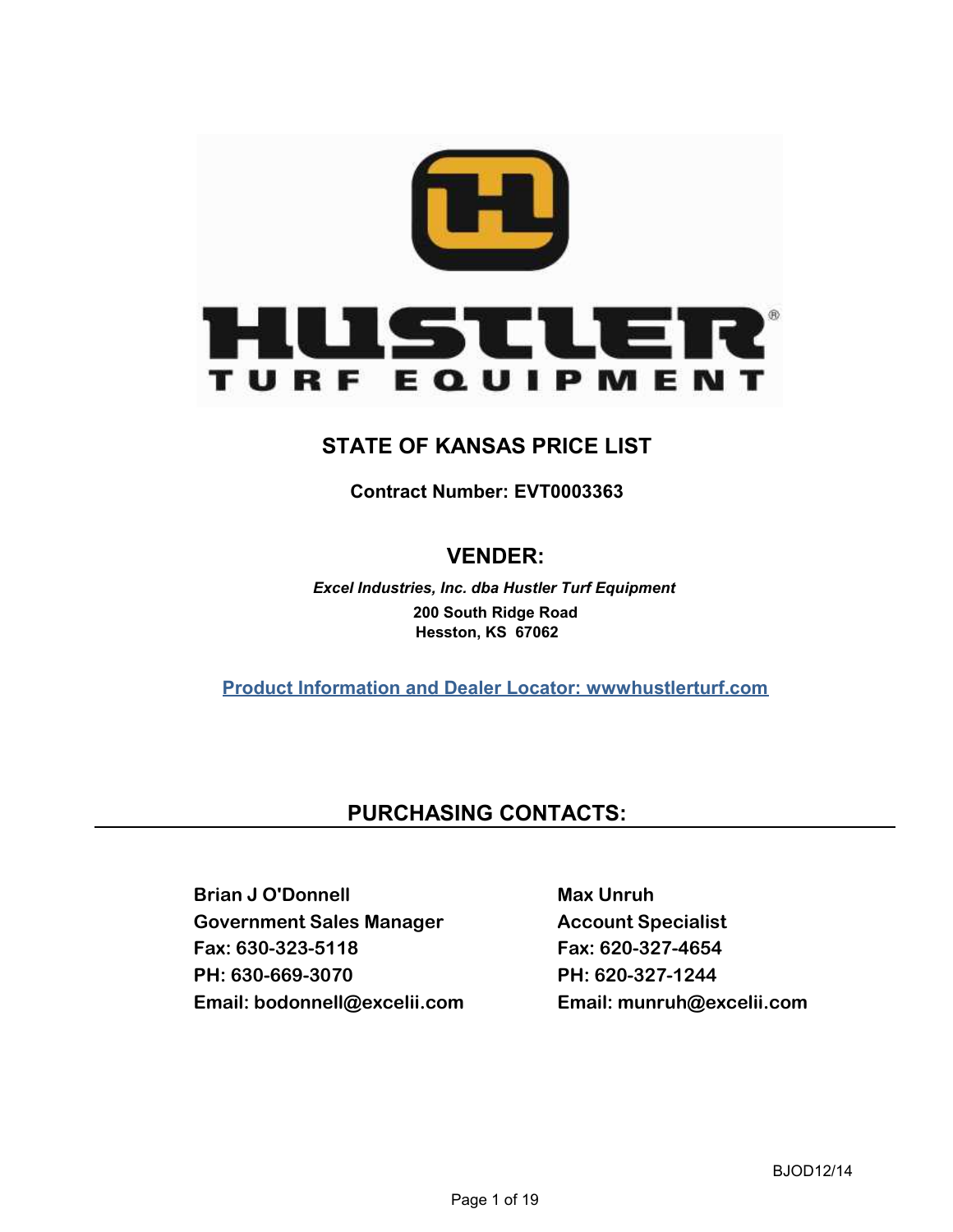

## **Raptor**

| <b>Description</b>          | <b>SIN No</b> | <b>Part Number</b> | <b>MSRP</b> | <b>Contract Price</b> | SHPG. WT.<br><b>W/CRATE</b> |
|-----------------------------|---------------|--------------------|-------------|-----------------------|-----------------------------|
| <b>Model</b>                |               |                    |             |                       |                             |
| Kawasaki FR541 (15hp) 36"   | 341-100       | 933382             | \$2,899     | \$2,799               | 615                         |
| Kawasaki FR651 (21.5hp) 42" | 341-100       | 931741             | \$2,899     | \$2.799               | 625                         |
| Kawasaki FR691 (23hp) 52"   | 341-100       | 931899             | \$3,099     | \$2,999               | 650                         |

### **Accessories**

| <b>Catcher</b>                       | <b>SIN No</b> | <b>Part Number</b> | <b>MSRP</b> | <b>Contract Price</b> |
|--------------------------------------|---------------|--------------------|-------------|-----------------------|
| Catcher, 2 Bag 36" 42" 52"-          | 051-200       | 933010             | \$549.00    | \$428.22              |
|                                      |               |                    |             |                       |
| <b>Mulch Kits (Order with Parts)</b> | <b>SIN No</b> | <b>Part Number</b> | <b>MSRP</b> | <b>Contract Price</b> |
| Kit, Mulch 36" (blades included)     | 051-200       | 119937             | \$139.00    | \$108.42              |
| Kit, Mulch 42" (blades included)     | 051-200       | 117578             | \$139.00    | \$108.42              |
|                                      |               |                    |             |                       |

| Misc. Accessories (Order with Parts) | <b>SIN No</b> | <b>Part Number</b> | <b>MSRP</b> | <b>Contract Price</b> |
|--------------------------------------|---------------|--------------------|-------------|-----------------------|
| Kit, Arm Rest                        | 051-200       | 604436             | \$102.00    | \$79.56               |
| Kit, Engine Guard **                 | 051-200       | 119818             | \$79.00     | \$61.62               |
| <b>Kit, Flex Forks</b>               | 051-200       | 799288             | \$230.00    | \$179.40              |
| Kit, Hour Meter                      | 051-200       | 117703             | \$59,00     | \$46.02               |
| Kit, Light 36" 42" 52"               | 051-200       | 117682             | \$180.00    | \$140.40              |
| <b>Kit, Steering Lever Extension</b> | 051-200       | 333724             | \$102.00    | \$79.56               |

 $\overline{\phantom{a}}$ 

\*\* Engine Guard Kit is not compatible when 2-Bag Catcher is installed.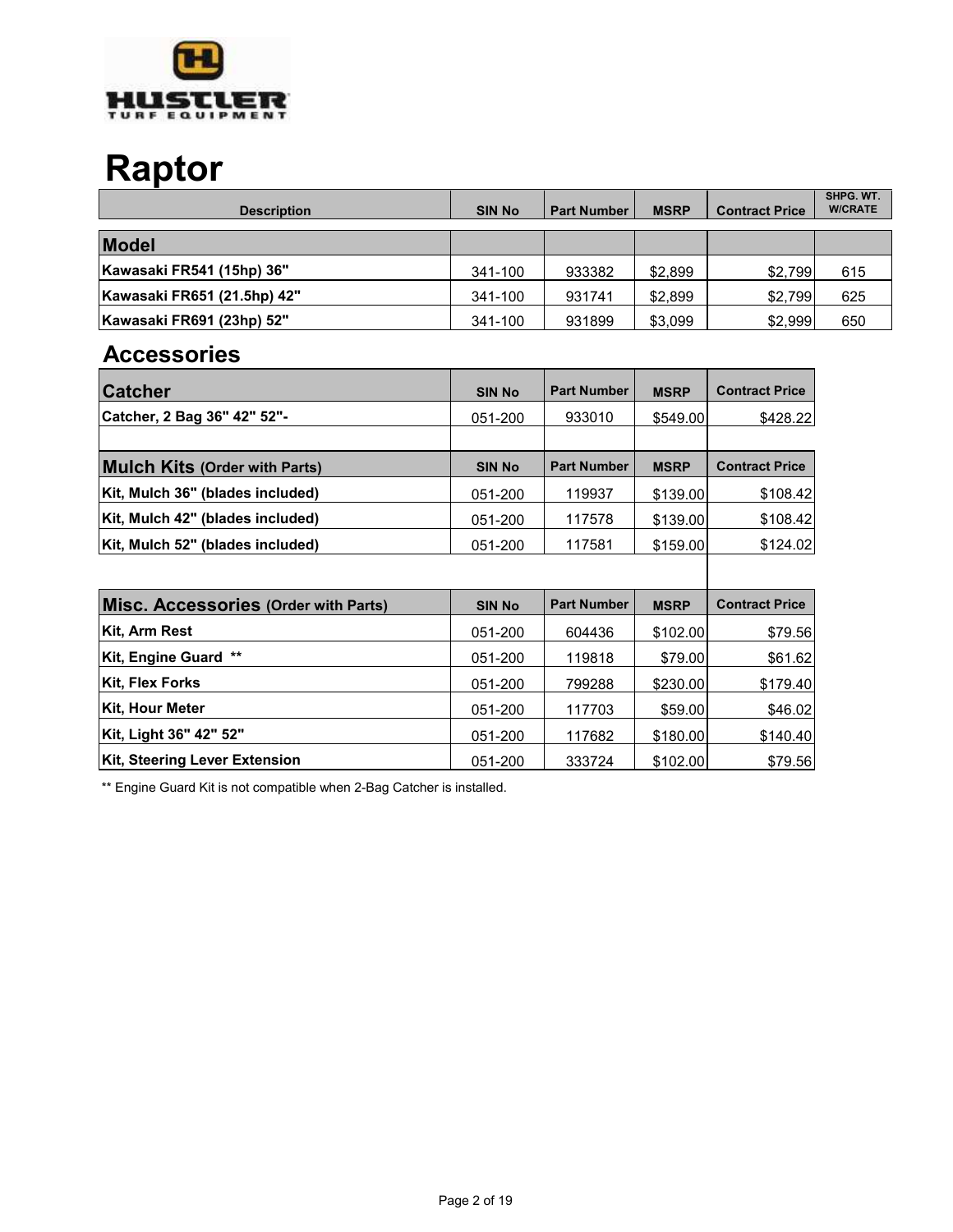

## **Raptor SD**

| <b>Description</b>        | <b>SIN No</b> | <b>Part Number</b> | <b>MSRP</b> | <b>Contract Price</b> | SHPG. WT.<br><b>W/CRATE</b> |
|---------------------------|---------------|--------------------|-------------|-----------------------|-----------------------------|
| <b>Model</b>              |               |                    |             |                       |                             |
| Kawasaki FR691 (23hp) 48" | 341-100       | 932566             | \$3,999     | \$3,899               | 750                         |
| Kawasaki FR691 (23hp) 54" | 341-100       | 932558             | \$4,099     | \$3,999               | 765                         |
| Kawasaki FR730 (24hp) 60" | 341-100       | 932541             | \$4,599     | \$4,499               | 810                         |

### **Accessories**

| <b>Catcher</b>                       | <b>SIN No</b> | <b>Part Number</b> | <b>MSRP</b> | <b>Contract Price</b> |
|--------------------------------------|---------------|--------------------|-------------|-----------------------|
| Catcher, 2-Bag 48" 54" 60"           | 051-200       | 933028             | \$599       | \$467.22              |
|                                      |               |                    |             |                       |
| <b>Mulch Kits (Order with Parts)</b> | <b>SIN No</b> | <b>Part Number</b> | <b>MSRP</b> | <b>Contract Price</b> |
| Kit, Mulch 48" (blades included)     | 051-200       | 119101             | \$155       | \$120.90              |
|                                      |               |                    |             |                       |
| Kit, Mulch 54" (blades included)     | 051-200       | 119060             | \$165       | \$128.70              |

| Misc. Accessories (Order with Parts) | <b>SIN No</b> | <b>Part Number</b> | <b>MSRP</b> | <b>Contract Price</b> |
|--------------------------------------|---------------|--------------------|-------------|-----------------------|
| Kit, Engine Guard 48" 54" ** ***     | 051-200       | 119597             | \$79        | \$61.62               |
| Kit, Flex Forks 48"                  | 051-200       | 600213             | \$247       | \$192.66              |
| Kit, Flex Forks 54" 60"              | 051-200       | 605123             | \$295       | \$230.10              |
| Kit, Light 48" 54" 60"               | 051-200       | 120608             | \$205       | \$159.90              |
| <b>Kit, Steering Lever Extension</b> | 051-200       | 333724             | \$102       | \$79.56               |

\*\* Engine Guard standard on 60" model

\*\*\* Engine Guard Kit is not compatible when 2-Bag Catcher is installed.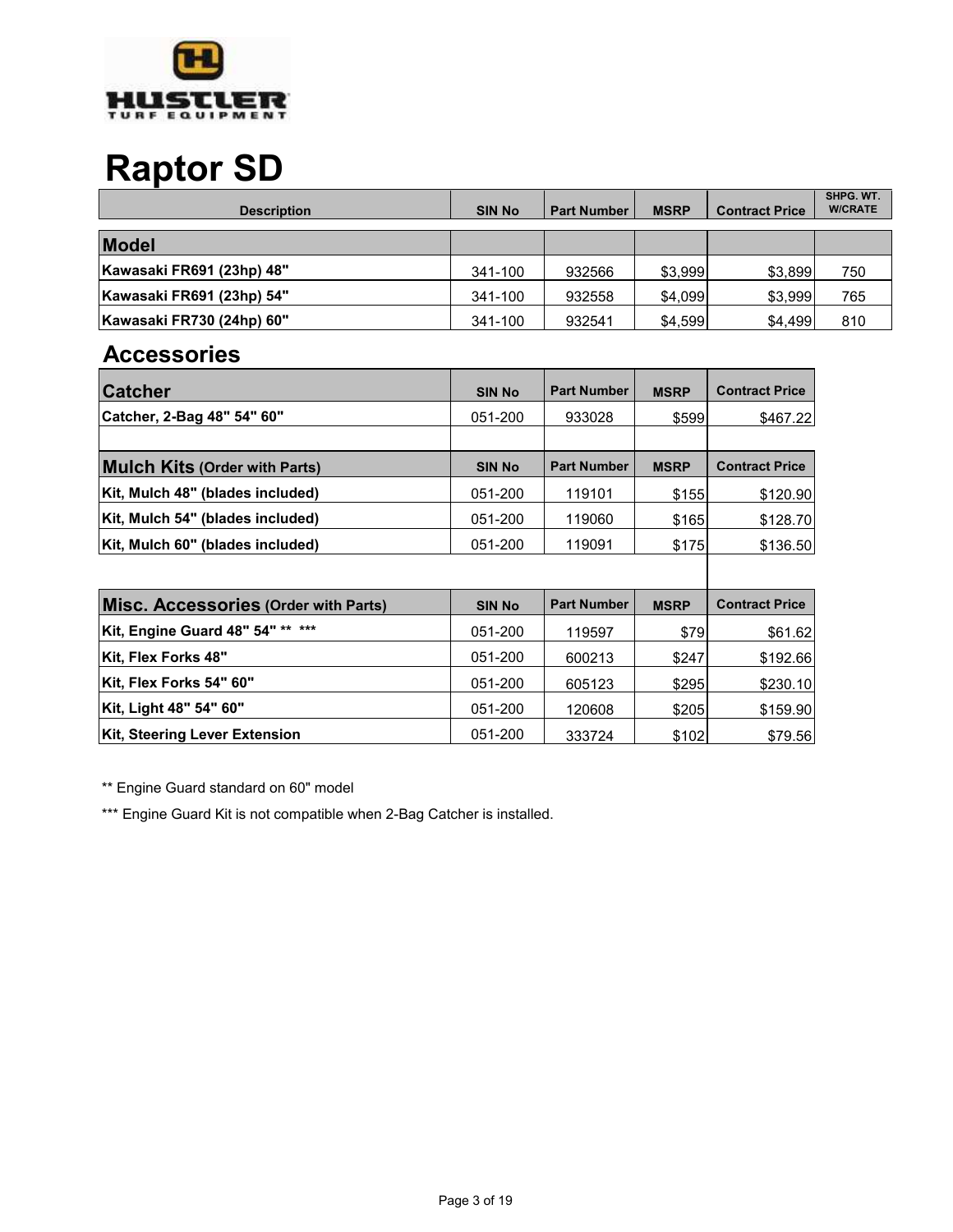

## **FasTrak**

| <b>Description</b>          | <b>SIN No</b> | <b>Part Number</b> | <b>MSRP</b> | <b>Contract</b><br><b>Price</b> | SHPG. WT.<br><b>W/CRATE</b> |
|-----------------------------|---------------|--------------------|-------------|---------------------------------|-----------------------------|
| <b>Model</b>                |               |                    |             |                                 |                             |
| Kawasaki FR651 (21.5hp) 48" | 341-100       | 932814             | \$6,749     | \$4,926.77                      | 960                         |
| Kawasaki FR691 (23hp) 54"   | 341-100       | 932822             | \$6.999     | \$5.109.27                      | 1000                        |
| Kawasaki FR730 (24hp) 60"   | 341-100       | 932830             | \$7,249     | \$5,291.77                      | 1040                        |
| Kawasaki FR691 (23hp) 48"   | 341-100       | 933424             | \$6,749     | \$4.926.77                      |                             |
| Kawasaki FR691 (23hp) 54"   | 341-100       | 933432             | \$6,999     | \$5.109.27                      |                             |
| Kawasaki FR730 (24hp) 60"   | 341-100       | 933440             | \$7,249     | \$5,291.77                      |                             |

#### **Accessories**

| <b>Catchers</b>                                      | <b>SIN No</b> | <b>Part Number</b> | <b>MSRP</b> | Contract<br><b>Price</b> | SHPG, WT.<br><b>W/CRATE</b> |
|------------------------------------------------------|---------------|--------------------|-------------|--------------------------|-----------------------------|
| Catcher, 2-Bag 48" / 54" / 60"                       | 051-200       | 929844             | \$1.299     | \$1.013.22               |                             |
| *Must order (1) adapter kit below to complete 929844 |               |                    |             |                          |                             |

| <b>Catcher Adapter Kits (Order with Parts)</b> | <b>SIN No</b> | <b>Part Number</b> | <b>MSRP</b> | Contract<br><b>Price</b>        | SHPG. WT.<br><b>W/CRATE</b> |
|------------------------------------------------|---------------|--------------------|-------------|---------------------------------|-----------------------------|
| Kit, 2-Bag Catcher Adapter 48"                 | 051-200       | 112886             | 239.00      | 186.42                          |                             |
| Kit, 2-Bag Catcher Adapter 54"                 | 051-200       | 112887             | 239.00      | 186.42                          |                             |
| Kit, 2-Bag Catcher Adapter 60"                 | 051-200       | 112888             | 239.00      | 186.42                          |                             |
| <b>Mulch Kits (Order with Parts)</b>           | <b>SIN No</b> | <b>Part Number</b> | <b>MSRP</b> | <b>Contract</b><br><b>Price</b> | SHPG, WT.<br><b>W/CRATE</b> |
| Kit, Mulch 48" (without blades)                | 051-200       | 108223             | \$144.00    | \$112.32                        |                             |
| order (3) 796623 blades                        |               |                    |             |                                 |                             |
| Kit, Mulch 54" (without blades)                | 051-200       | 108197             | \$144.00    | \$112.32                        |                             |
| order (3) 797704 blades                        |               |                    |             |                                 |                             |
| Kit, Mulch 60" (without blades)                | 051-200       | 109544             | \$154.00    | \$120.12                        |                             |
| order (3) 794214 blades                        |               |                    |             |                                 |                             |
| Misc. Accessories (Order with Parts)           | <b>SIN No</b> | <b>Part Number</b> | <b>MSRP</b> | <b>Contract</b><br><b>Price</b> | SHPG. WT.<br><b>W/CRATE</b> |
| Flex Fork (2 forks) 48"***                     | 051-200       | 600213             | \$247.00    | \$192.66                        |                             |
| Flex Fork (2 forks) 54" / 60" ***              | 051-200       | 605123             | \$295.00    | \$230.10                        |                             |
| Kit, Light 48" / 54" / 60"                     | 051-200       | 117147             | \$205.00    | \$159.90                        |                             |
| Kit, Steering Lever Extension                  | 051-200       | 333724             | \$102.00    | \$79.56                         |                             |
| Kit, Stripe 48" / 54" / 60"                    | 051-200       | 109941             | \$514.00    | \$400.92                        |                             |

\*\*\* Flex Forks are not recommended when 2-Bag Catcher is installed.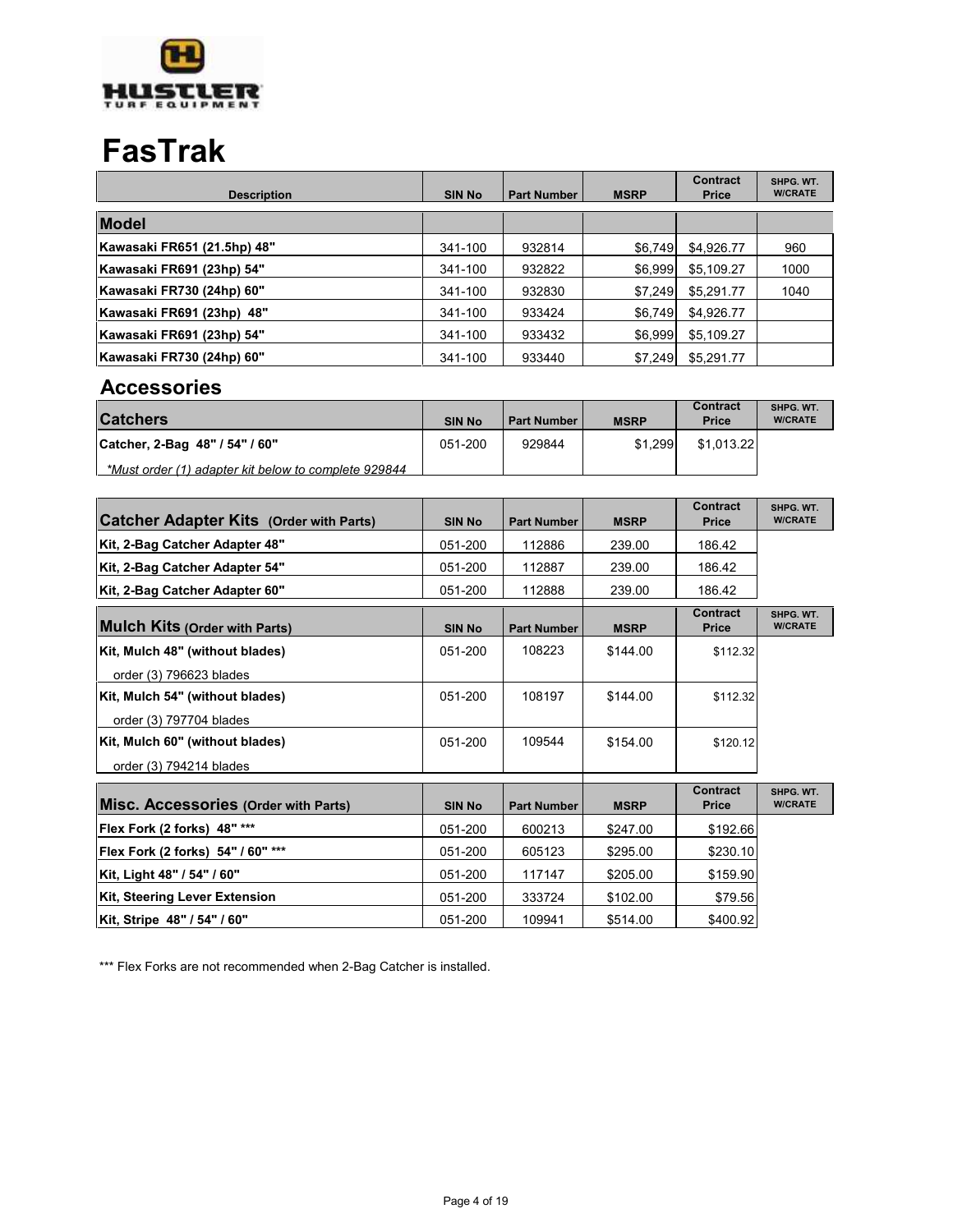

## **FasTrak SD**

| <b>Description</b>                        | <b>SIN</b> | <b>Part Number</b> | <b>MSRP</b> | <b>Contract Price</b> | SHPG, WT.<br><b>W/CRATE</b> |
|-------------------------------------------|------------|--------------------|-------------|-----------------------|-----------------------------|
| <b>Model</b>                              |            |                    |             |                       |                             |
| Kawasaki FX600 (19hp) 36" Rear Swept Deck | 341-100    | 932491             | \$6.499     | \$4.744.27            | 715                         |
| Kawasaki FX600 (19hp) 42" Rear Swept Deck | 341-100    | 932517             | \$6,499     | \$4,744.27            | 750                         |
| Kawasaki FX691 (22hp) 48"                 | 341-100    | 932848             | \$7,549     | \$5,510.77            | 1000                        |
| Kawasaki FX730 (23.5hp) 54"               | 341-100    | 932855             | \$7.849     | \$5.729.77            | 1010                        |
| Kawasaki FX730 (23.5hp) 60"               | 341-100    | 932863             | \$8.049     | \$5,875.77            | 1045                        |
| Kawasaki FS691 (23hp) 48"                 | 341-100    | 933481             | \$7,647     | \$5.582.31            |                             |
| Kawasaki FS691 (23hp) 54"                 | 341-100    | 933499             | \$7,933     | \$5.791.09            |                             |
| Kawasaki FS730 (24hp) 60"                 | 341-100    | 933507             | \$8,161     | \$5,957.53            |                             |

| <b>Catchers</b>                                    | <b>SIN</b> | <b>Part Number</b> | <b>MSRP</b> | <b>Contract Price</b> |
|----------------------------------------------------|------------|--------------------|-------------|-----------------------|
| Catcher, 2-Bag Powered 36" 42" (Order Adapter Kit) | 051-200    | 931840             | \$1.650     | \$1,287.00            |
| Catcher, 2-Bag 48" / 54" 60" (Order Adapter Kit)   | 051-200    | 929844             | \$1.299     | \$1.013.22            |

| <b>Catcher Adapter Kits (Order with Parts)</b> | <b>SIN</b> | <b>Part Number</b> | <b>MSRP</b> | <b>Contract Price</b> |
|------------------------------------------------|------------|--------------------|-------------|-----------------------|
| Kit, 2-Bag Catcher Adapter 36"                 | 051-200    | 116791             | \$265       | \$206.70              |
| Kit, 2-Bag Catcher Adapter 42"                 | 051-200    | 116792             | \$265       | \$206.70              |
| Kit, 2-Bag Catcher Adapter 48"                 | 051-200    | 112886             | \$239       | \$186.42              |
| Kit, 2-Bag Catcher Adapter 54"                 | 051-200    | 112887             | \$239       | \$186.42              |
| Kit, 2-Bag Catcher Adapter 60"                 | 051-200    | 112888             | \$239       | \$186.42              |
| <b>Mulch Kits (Order with Parts)</b>           |            | <b>Part Number</b> | <b>MSRP</b> | <b>Contract Price</b> |
| Kit, Mulch 36" (includes wavy mulch blades)    | 051-200    | 115667             | \$120       | \$93.60               |
| Kit, Mulch 42" (includes wavy mulch blades)    | 051-200    | 112609             | \$130       | \$101.40              |
| Kit, Mulch 48" (without blades)                | 051-200    | 108223             | \$144       | \$112.32              |
| order (3) 796623 blades                        |            |                    |             |                       |
| Kit, Mulch 54" (without blades)                | 051-200    | 108197             | \$144       | \$112.32              |
| order (3) 797704 blades                        |            |                    |             |                       |
| Kit, Mulch 60" (without blades)                | 051-200    | 109544             | \$154       | \$120.12              |
| order (3) 794214 blades                        |            |                    |             |                       |
| <b>Misc. Accessories (Order with Parts)</b>    | <b>SIN</b> | <b>Part Number</b> | <b>MSRP</b> | <b>Contract Price</b> |
| Flex Fork (2 forks) 36" / 42" / 48"***         | 051-200    | 600213             | \$247       | \$192.66              |
| Flex Fork (2 forks) 54" / 60" ***              | 051-200    | 605123             | \$295       | \$230.10              |
| Kit, Light 36" 42" ****                        | 051-200    | 116280             | \$188       | \$146.64              |
| Kit, Light 48" / 54" / 60"                     | 051-200    | 117147             | \$205       | \$159.90              |
| Kit, Steering Lever Extension                  | 051-200    | 333724             | \$102       | \$79.56               |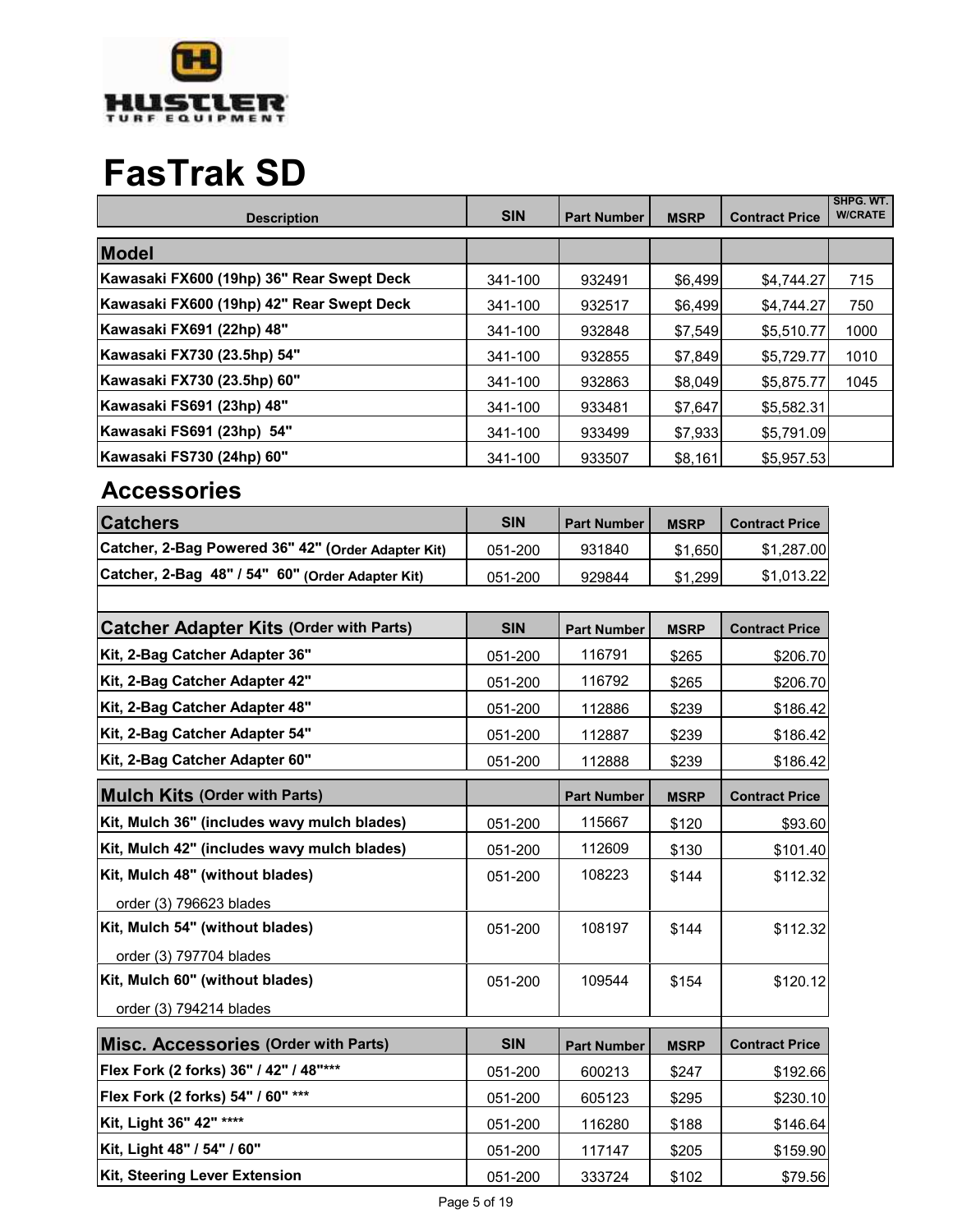| Kit, Stripe<br>/ 60"<br>48" / 54" | -200<br>$051 -$ | 109941 | \$514 | \$400.92 |
|-----------------------------------|-----------------|--------|-------|----------|
|                                   |                 |        |       |          |

### **\*\*\*\* Light Kit 116280 is for Rear Swept discharge 36" 932491 and 42" 932517 models only.**

\*\*\* Flex Forks are not recommended when 2-Bag Catcher is installed.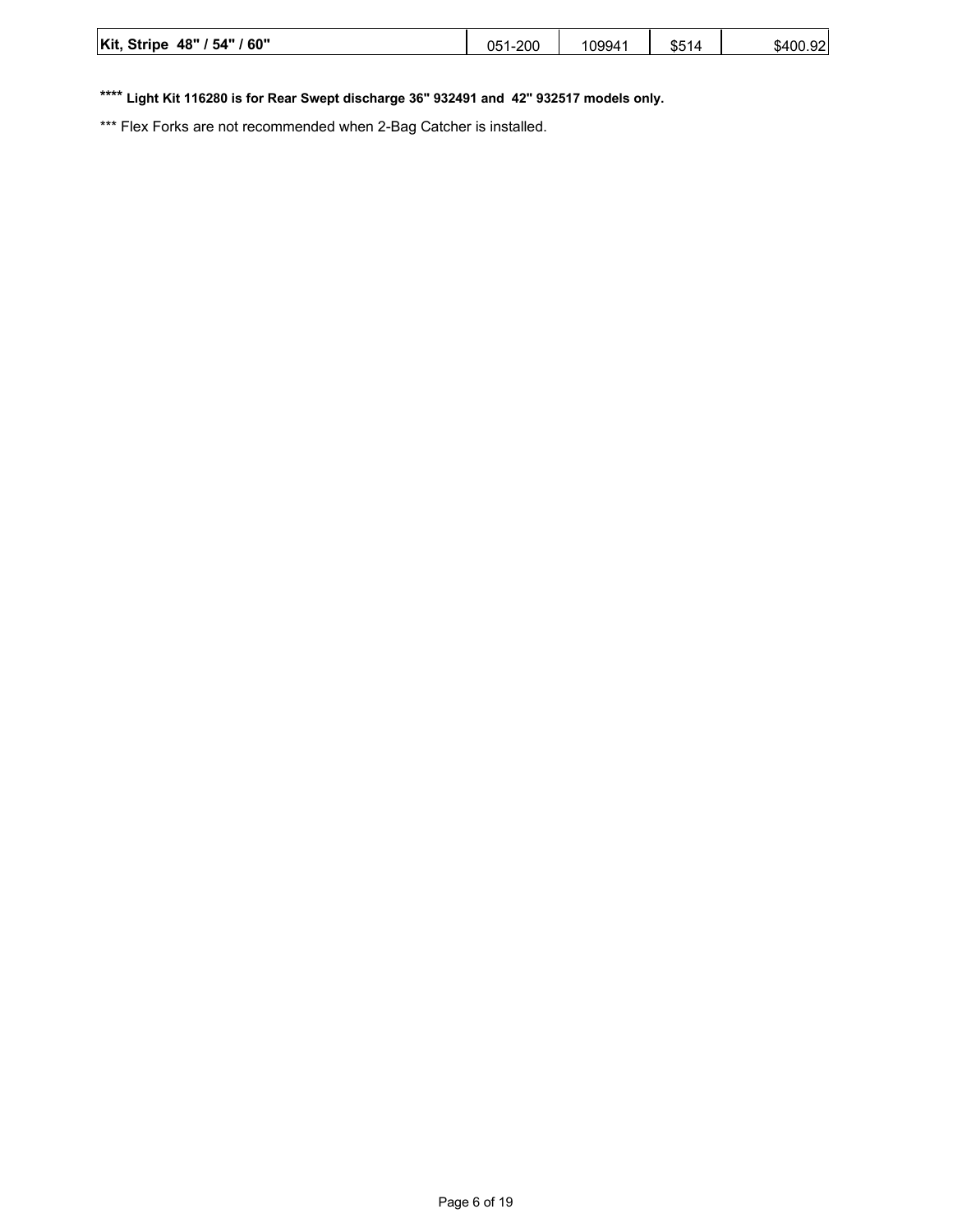

## **X-ONE** *i*

| <b>Description</b>                                       | <b>SIN</b> | <b>Part Number</b> | <b>MSRP</b> | <b>Contract Price</b> | SHPG. WT.<br><b>W/CRATE</b> |
|----------------------------------------------------------|------------|--------------------|-------------|-----------------------|-----------------------------|
| Model                                                    |            |                    |             |                       |                             |
|                                                          |            |                    |             |                       |                             |
| Kawasaki FX691 (22hp) 52"                                | 341-100    | 931949             | \$8,863     | \$6,469.99            | 1258                        |
| Kawasaki FX730 (23.5hp) 60"                              | 341-100    | 931956             | \$9,106     | \$6,647.38            | 1288                        |
| <b>Accessories</b>                                       |            |                    |             |                       |                             |
| <b>Catchers</b>                                          | <b>SIN</b> | <b>Part Number</b> | <b>MSRP</b> | <b>Contract Price</b> |                             |
| Kit, Deck Mounted Catcher 52"                            | 051-200    | 932954             | \$599       | \$467.22              |                             |
| Kit, Deck Mounted Catcher 60"                            | 051-200    | 932533             | \$599       | \$467.22              |                             |
|                                                          |            |                    |             |                       |                             |
| <b>Mulch Kits (Order with Parts)</b>                     | <b>SIN</b> | <b>Part Number</b> | <b>MSRP</b> | <b>Contract Price</b> |                             |
| Kit, Mulch 52" (includes wavy mulch blades)              | 051-200    | 114553             | \$282       | \$219.96              |                             |
| Kit, Mulch 60" (includes wavy mulch blades)              | 051-200    | 114554             | \$282       | \$219.96              |                             |
| Misc. Accessories (Order with Parts)                     | <b>SIN</b> | <b>Part Number</b> | <b>MSRP</b> | <b>Contract Price</b> |                             |
| Flex Forks (2 forks)                                     | 051-200    | 603162             | \$259       | \$202.02              |                             |
| Kit, Light                                               | 051-200    | 117147             | \$219       | \$170.82              |                             |
| Kit, Steering Lever Extension 60"                        | 051-200    | 353961             | \$32        | \$24.96               |                             |
| Kit, Suspension for Seat                                 | 051-200    | 600197             | \$279       | \$217.62              |                             |
| Semi-Pneumatic Tire - tire / wheel assembly 13 x 6.5 x 6 | 051-200    | 789537             | \$165       | \$128.70              |                             |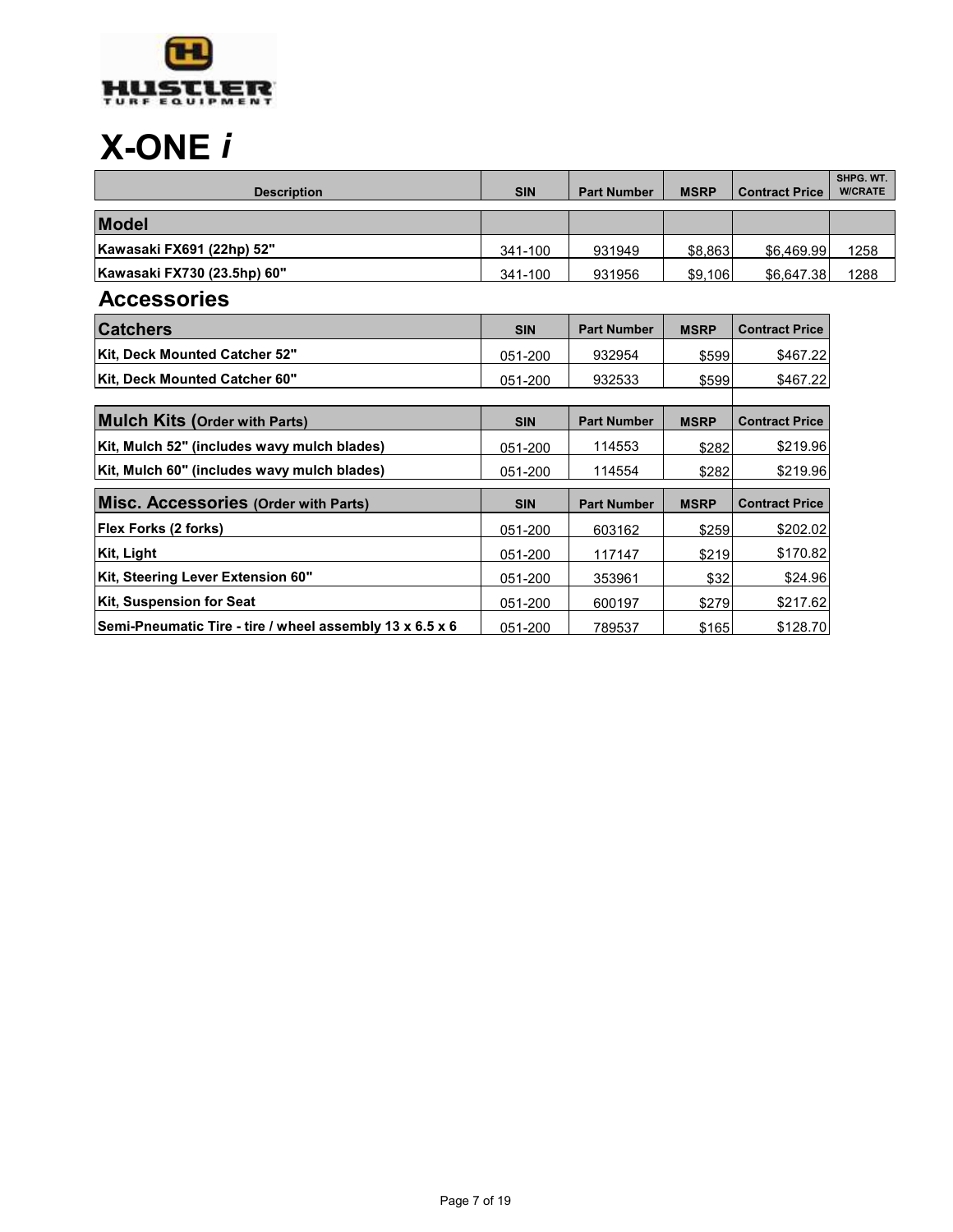

## **X-ONE**

| <b>Description</b>                             | <b>SIN</b> | <b>Part Number</b> | <b>MSRP</b> | <b>Contract Price</b> | SHPG. WT.<br><b>W/CRATE</b> |
|------------------------------------------------|------------|--------------------|-------------|-----------------------|-----------------------------|
| Model                                          |            |                    |             | <b>Contract Price</b> |                             |
| Kawasaki FX691 (22hp) 48" Super DLX seat       | 341-100    | 932731             | \$10,449    | \$7,627.77            | 1370                        |
| Kawasaki FX730 (23.5hp) 54" Super DLX seat     | 341-100    | 932756             | \$10,749    | \$7,846.77            | 1380                        |
| Kawasaki FX850 (27hp) 54" Super DLX seat       | 341-100    | 932780             | \$11,349    | \$8,284.77            | 1400                        |
| Kawasaki FX691 (22hp) 54" RD, Super DLX seat   | 341-100    | 932749             | \$11,049    | \$8,065.77            | 1455                        |
| Kawasaki FX730 (23.5hp) 60" Super DLX seat     | 341-100    | 932764             | \$10,849    | \$7,919.77            | 1400                        |
| Kawasaki FX850 (27hp) 60" Super DLX seat       | 341-100    | 932798             | \$11,449    | \$8,357.77            | 1445                        |
| Kawasaki FX730 (23.5hp) 60" SUSP seat          | 341-100    | 932715             | \$11,049    | \$8,065.77            | 1455                        |
| Kawasaki FX850 (27hp) 60" SUSP seat            | 341-100    | 932723             | \$11,649    | \$8,503.77            | 1475                        |
| Kawasaki FX730 (23.5hp) 60" RD, Super DLX seat | 341-100    | 932772             | \$11,249    | \$8,211.77            | 1550                        |
| <b>Accessories</b>                             |            |                    |             |                       |                             |
| <b>Catchers</b>                                |            | <b>Part Number</b> | <b>MSRP</b> | <b>Price Code</b>     |                             |
| Catcher, 3-Bag                                 | 051-200    | 932475             | \$2,799     | \$2,183.22            |                             |
| Must order (1) adapter kit below to complete   |            |                    |             |                       |                             |
| <b>Catcher, BAC-VAC</b>                        | 051-200    | 932111             | \$2,999     | \$2,339.22            |                             |
| Must order (1) adapter kit below to complete   |            |                    |             |                       |                             |
|                                                |            |                    |             |                       |                             |
| <b>Catcher Adapter Kits (Order with Parts)</b> |            | <b>Part Number</b> | <b>MSRP</b> | <b>Contract Price</b> |                             |
| Kit, Adapter 48"                               | 051-200    | 113900             | \$509       | \$397.02              |                             |
| Kit, Adapter 54"                               | 051-200    | 113901             | \$509       | \$397.02              |                             |
| Kit, Adapter 60"                               | 051-200    | 113902             | \$559       | \$436.02              |                             |
| <b>Mulch Kits (Order with Parts)</b>           |            | <b>Part Number</b> | <b>MSRP</b> | <b>Contract Price</b> |                             |
| Kit, Mulch 48" (includes wavy mulch blades)    | 051-200    | 113720             | \$289       | \$225.42              |                             |
| Kit, Mulch 54" (includes wavy mulch blades)    | 051-200    | 113721             | \$289       | \$225.42              |                             |
| Kit, Mulch 60" (includes wavy mulch blades)    | 051-200    | 113722             | \$299       | \$233.22              |                             |
| <b>Misc. Accessories (Order with Parts)</b>    |            | <b>Part Number</b> | <b>MSRP</b> | <b>Contract Price</b> |                             |
| Flex Forks (2 forks) ***                       | 051-200    | 603162             | \$259       | \$202.02              |                             |
| Kit, Hydraulic Deck Lift 48" 54" 60" ****      | 051-200    | 113932             | \$1,179     | \$919.62              |                             |
| Kit, Light                                     | 051-200    | 117147             | \$205       | \$159.90              |                             |
| Kit, Sand 48" Deck                             | 051-200    | 113906             | \$205       | \$159.90              |                             |
| Kit, Sand 54" Deck                             | 051-200    | 113907             | \$215       | \$167.70              |                             |
| Kit, Sand 60" Deck                             | 051-200    | 113679             | \$235       | \$183.30              |                             |
| Kit, Steering Lever Extension                  | 051-200    | 353961             | \$32        | \$24.96               |                             |
| Kit, Stripe 48", 54", 60" Deck                 | 051-200    | 116841             | \$669       | \$521.82              |                             |
| <b>Kit, Suspension for Seat</b>                | 051-200    | 600197             | \$279       | \$217.62              |                             |
| Kit, VX4 Deck High Vacuum 48"                  | 051-200    | 116303             | \$275       | \$214.50              |                             |
| Kit, VX4 Deck High Vacuum 54"                  | 051-200    | 116304             | \$285       | \$222.30              |                             |
| Kit, VX4 Deck High Vacuum 60"                  | 051-200    | 116305             | \$412       | \$321.36              |                             |
| Rear Anti-Scalp (Dual) 60" Deck                | 051-200    | 113911             | \$82        | \$63.96               |                             |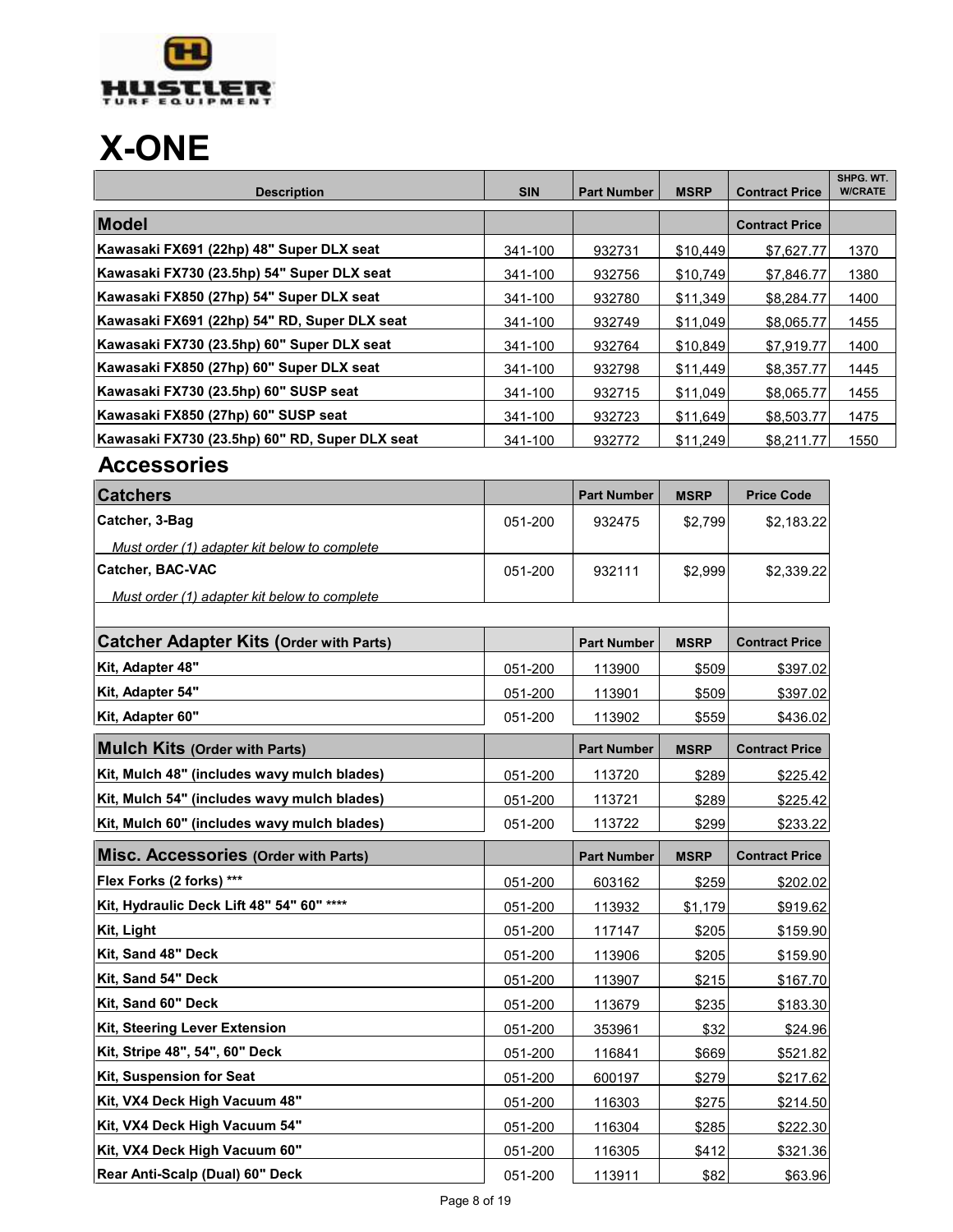| Rear Anti-Scalp (Single) 48", 54", 60" Deck              | 051-200 | 113910 | \$41  | \$31.98  |
|----------------------------------------------------------|---------|--------|-------|----------|
| Semi-Pneumatic Tire - tire / wheel assembly 13 x 6.5 x 6 | 051-200 | 789537 | \$165 | \$128.70 |

\*\*\* Flex Forks are not recommended when 3-Bag and BAC-VAC Catchers are installed.

\*\*\*\* Hydraulic Deck Lift Kit is not compatible with 3-Bag and BAC-VAC Catchers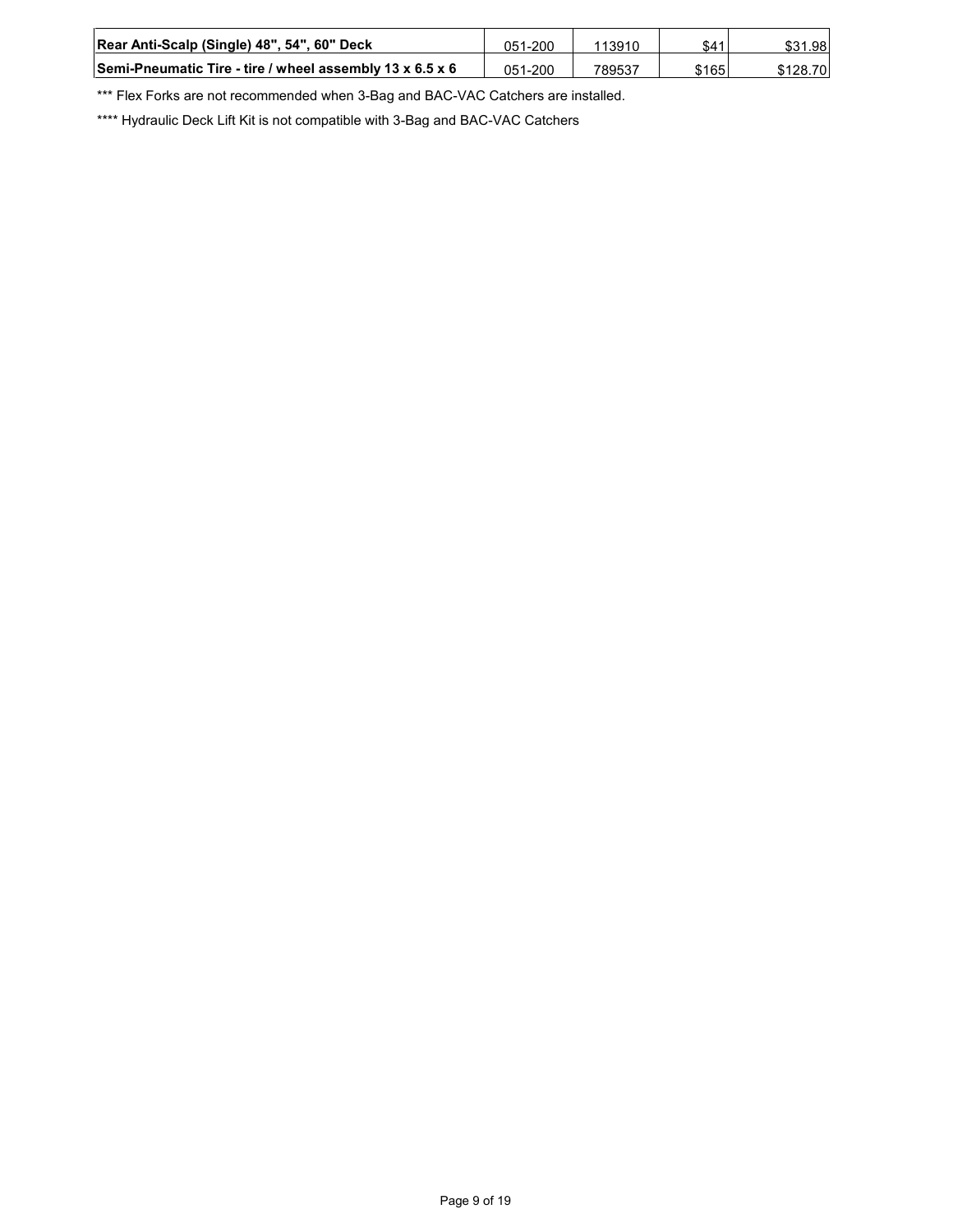

## **Super Z**

| <b>Description</b>                            | <b>SIN</b> | <b>Part Number</b> | <b>MSRP</b> | <b>Contract Price</b> | SHPG. WT.<br><b>W/CRATE</b> |
|-----------------------------------------------|------------|--------------------|-------------|-----------------------|-----------------------------|
| Model                                         |            |                    |             |                       |                             |
| Kawasaki FX850 (27hp) 60" Super Deluxe Seat   | 341-100    | 932129             | \$12,506    | \$9,129.38            | 1660                        |
| Kawasaki FX850 (27hp) 60" Suspension Seat     | 341-100    | 932012             | \$12,757    | \$9,312.61            | 1660                        |
| Kawasaki FX1000 (35hp) 60" Suspension Seat    | 341-100    | 932020             | \$13,131    | \$9,585.63            | 1675                        |
| Kawasaki FX850 (27hp) 60" RD Suspension Seat  | 341-100    | 932053             | \$13,382    | \$9,768.86            | 1700                        |
| Kawasaki FX1000 (35hp) 66" Suspension Seat    | 341-100    | 932038             | \$13,382    | \$9,768.86            | 1710                        |
| Kawasaki FX850 (27hp) 72" Suspension Seat     | 341-100    | 932137             | \$13,131    | \$9,585.63            | 1745                        |
| Kawasaki FX1000 (35hp) 72" Suspension Seat    | 341-100    | 932046             | \$13,506    | \$9,859.38            | 1745                        |
| Kawasaki FX850 (27hp) 72" RD Suspension Seat  | 341-100    | 932061             | \$13,757    | \$10,042.61           | 1850                        |
| Kawasaki FX1000DFI (37hp) 60" Suspension Seat | 341-100    | 932970             | \$13,981    | \$10,206.13           | 1745                        |
| Kawasaki FX1000DFI (37hp) 72" Suspension Seat | 341-100    | 932988             | \$14,356    | \$10,479.88           | 1850                        |

| <b>Catchers</b>                                |         | <b>Part Number</b> | <b>MSRP</b> | <b>Price Code</b>     |
|------------------------------------------------|---------|--------------------|-------------|-----------------------|
| <b>Catcher, BAC-VAC</b>                        | 051-200 | 932103             | \$3,199     | \$2,495.22            |
| *Must order (1) adapter kit below to complete  |         |                    |             |                       |
| Catcher, 3-Bag                                 | 051-200 | 932467             | \$2,899     | \$2,261.22            |
| *Must order (1) adapter kit below to complete  |         |                    |             |                       |
| <b>Catcher Adapter Kits (Order with Parts)</b> |         | <b>Part Number</b> | <b>MSRP</b> | <b>Contract Price</b> |
| Kit, Catcher Adapter 60"                       | 051-200 | 113903             | \$559       | \$436.02              |
| Kit, Catcher Adapter 66"                       | 051-200 | 113904             | \$589       | \$459.42              |
| Kit, Catcher Adapter 72"                       | 051-200 | 113905             | \$609       | \$475.02              |
| <b>Mulch Kits (Order with Parts)</b>           |         | <b>Part Number</b> | <b>MSRP</b> | <b>Contract Price</b> |
| Kit, Mulch 60" (includes wavy mulch blades)    | 051-200 | 113722             | \$299       | \$233.22              |
| Kit, Mulch 66" (includes wavy mulch blades)    | 051-200 | 113723             | \$309       | \$241.02              |
| Kit, Mulch 72" (includes wavy mulch blades)    | 051-200 | 113724             | \$335       | \$261.30              |
| <b>Misc. Accessories (Order with Parts)</b>    |         | <b>Part Number</b> | <b>MSRP</b> | <b>Contract Price</b> |
|                                                |         | 603167             | \$259       | \$202.02              |
| Flex Fork (2 forks) ***                        | 051-200 |                    |             |                       |
| Kit, Hydraulic Deck Lift ****                  | 051-200 | 113932             | \$1,179     | \$919.62              |
| Kit, Light                                     | 051-200 | 117147             | \$205       | \$159.90              |
| Kit, Sand 60" Deck                             | 051-200 | 113679             | \$235       | \$183.30              |
| Kit, Sand 66" Deck                             | 051-200 | 113908             | \$245       | \$191.10              |
| Kit, Sand 72" Deck                             | 051-200 | 113909             | \$255       | \$198.90              |
| Kit, Steering Lever Extension                  | 051-200 | 353961             | \$32        | \$24.96               |
| Kit, Stripe 60" Deck                           | 051-200 | 116840             | \$669       | \$521.82              |
| Kit, Stripe 66", 72" Deck                      | 051-200 | 116842             | \$689       | \$537.42              |
| Kit, VX4 Deck High Vacuum 60"                  | 051-200 | 116305             | \$412       | \$321.36              |
| Kit, VX4 Deck High Vacuum 66"                  | 051-200 | 116306             | \$334       | \$260.52              |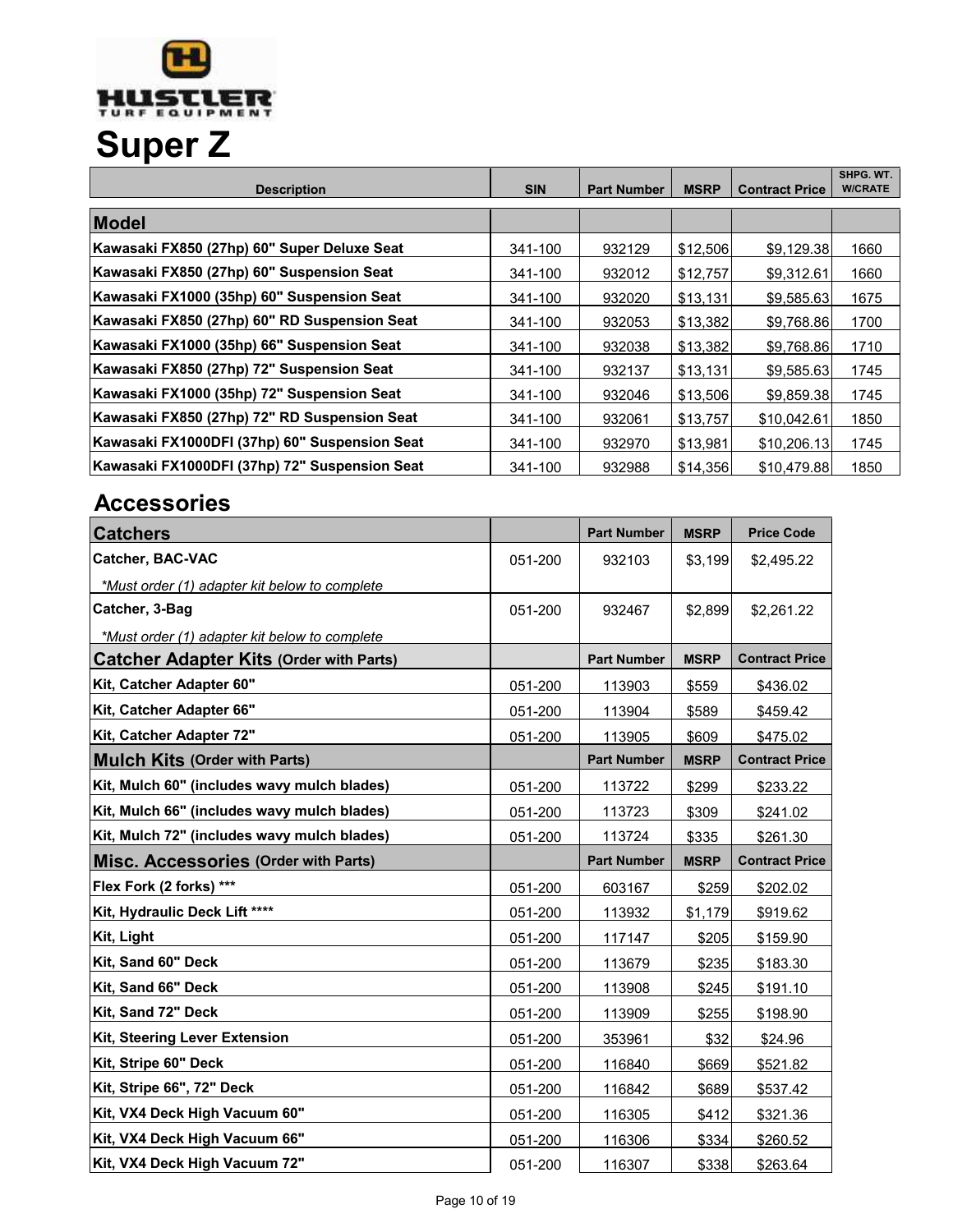| Rear Anti-Scalp (Dual) 60", 66" Deck                     | 051-200 | 113911 | \$82  | \$63.96  |
|----------------------------------------------------------|---------|--------|-------|----------|
| Rear Anti-Scalp (Single) 60", 66", 72" Deck              | 051-200 | 113910 | \$41  | \$31.98  |
| Rear Anti-Scalp (Dual) 72" Deck                          | 051-200 | 113937 | \$92  | \$71.76  |
| Semi-Pneumatic Tire - tire / wheel assembly 13 x 6.5 x 6 | 051-200 | 789537 | \$165 | \$128.70 |

\*\*\* Flex Forks are not recommended when 3-Bag and BAC-VAC Catchers are installed.

\*\*\*\* Hydraulic Deck Lift Kit is not compatible with 3-Bag and BAC-VAC Catchers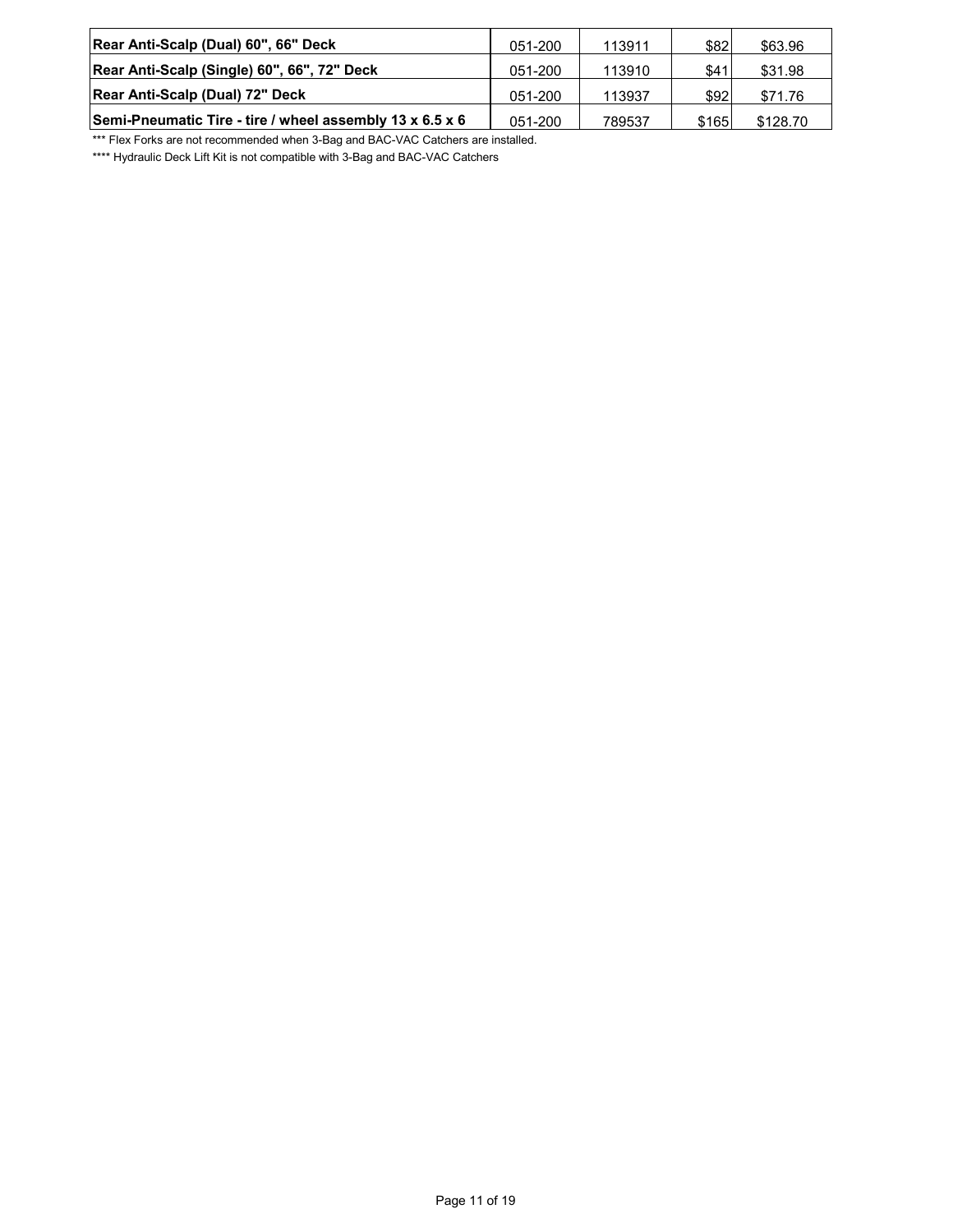

## **Super Z HyperDrive**

| <b>Description</b>                                    | <b>SIN</b> | <b>Part Number</b> | <b>MSRP</b> | <b>Contract Price</b> | SHPG. WT.<br><b>W/CRATE</b> |
|-------------------------------------------------------|------------|--------------------|-------------|-----------------------|-----------------------------|
|                                                       |            |                    |             |                       |                             |
| <b>Model</b>                                          |            |                    |             |                       |                             |
| Kawasaki FX850 (27hp) 60" Suspension Seat             | 341-100    | 932145             | \$14.382    | \$10.498.86           | 1665                        |
| Kawasaki FX1000 (35hp) 60" Grammer Suspension Seat    | 341-100    | 932160             | \$15.007    | \$10.955.11           | 1745                        |
| Kawasaki FX1000 (35hp) 60" RD Grammer Suspension Seat | 341-100    | 932178             | \$15,632    | \$11,411.36           | 1710                        |
| Kawasaki FX1000 (35hp) 72" Grammer Suspension Seat    | 341-100    | 932152             | \$15.383    | \$11.229.59           | 1675                        |
| Kawasaki FX1000 (35hp) 72" RD Grammer Suspension Seat | 341-100    | 932186             | \$16,008    | \$11.685.84           | 1860                        |
| Kawasaki FX1000DFI (37hp) 60" Grammer Suspension Seat | 341-100    | 932996             | \$15.857    | \$11.575.61           | 1745                        |
| Kawasaki FX1000DFI (37hp) 72" Grammer Suspension Seat | 341-100    | 933002             | \$16,233    | \$11.850.09           | 1850                        |

#### **Accessories**

| <b>Catchers</b>                                          |         | <b>Part Number</b> | <b>MSRP</b> | <b>Contract Price</b> |
|----------------------------------------------------------|---------|--------------------|-------------|-----------------------|
| Catcher, BAC-VAC                                         | 051-200 | 932103             | \$3,199     | \$2,495.22            |
| *Must order (1) adapter kit below to complete            |         |                    |             |                       |
| Catcher, 3-Bag                                           | 051-200 | 932467             | \$2,899     | \$2,261.22            |
| *Must order (1) adapter kit below to complete            |         |                    |             |                       |
|                                                          |         |                    |             |                       |
| <b>Catcher Adapter Kits (Order with Parts)</b>           |         | <b>Part Number</b> | <b>MSRP</b> | <b>Contract Price</b> |
| Kit, Catcher Adapter 60"                                 | 051-200 | 113903             | \$559       | \$436.02              |
| Kit, Catcher Adapter 72"                                 | 051-200 | 113905             | \$609       | \$475.02              |
| <b>Mulch Kits (Order with Parts)</b>                     |         | <b>Part Number</b> | <b>MSRP</b> | <b>Contract Price</b> |
| Kit, Mulch 60" (includes wavy mulch blades)              | 051-200 | 113722             | \$299       | \$233.22              |
| Kit, Mulch 72" (includes wavy mulch blades)              | 051-200 | 113724             | \$335       | \$261.30              |
| Misc. Accessories (Order with Parts)                     |         | <b>Part Number</b> | <b>MSRP</b> | <b>Contract Price</b> |
| Flex Fork (2 forks) ***                                  | 051-200 | 603167             | \$259       | \$202.02              |
| Kit, Hydraulic Deck Lift ****                            | 051-200 | 113932             | \$1,179     | \$919.62              |
| Kit, Light                                               | 051-200 | 117147             | \$205       | \$159.90              |
| Kit, Sand 60" Deck                                       | 051-200 | 113679             | \$235       | \$183.30              |
| Kit, Sand 72" Deck                                       | 051-200 | 113909             | \$255       | \$198.90              |
| Kit, Steering Lever Extension                            | 051-200 | 353961             | \$32        | \$24.96               |
| Kit, Stripe 60" Deck                                     | 051-200 | 116840             | \$669       | \$521.82              |
| Kit, Stripe 72" Deck                                     | 051-200 | 116842             | \$689       | \$537.42              |
| Kit, VX4 Deck High Vacuum 60"                            | 051-200 | 116305             | \$412       | \$321.36              |
| Kit, VX4 Deck High Vacuum 72"                            | 051-200 | 116307             | \$338       | \$263.64              |
| Rear Anti-Scalp (Dual) 60" Deck                          | 051-200 | 113911             | \$82        | \$63.96               |
| Rear Anti-Scalp (Single) 60", 72" Deck                   | 051-200 | 113910             | \$41        | \$31.98               |
| Rear Anti-Scalp (Dual) 72" Deck                          | 051-200 | 113937             | \$92        | \$71.76               |
| Semi-Pneumatic Tire - tire / wheel assembly 13 x 6.5 x 6 | 051-200 | 789537             | \$165       | \$128.70              |

\* All models are subject to Hustler's Minimum Advertised Price Policy. In such cases, the Minimum Advertised Price for such a produ

will be the applicable "Promo Price" unless and until subsequently modified by Hustler Turf Equipment.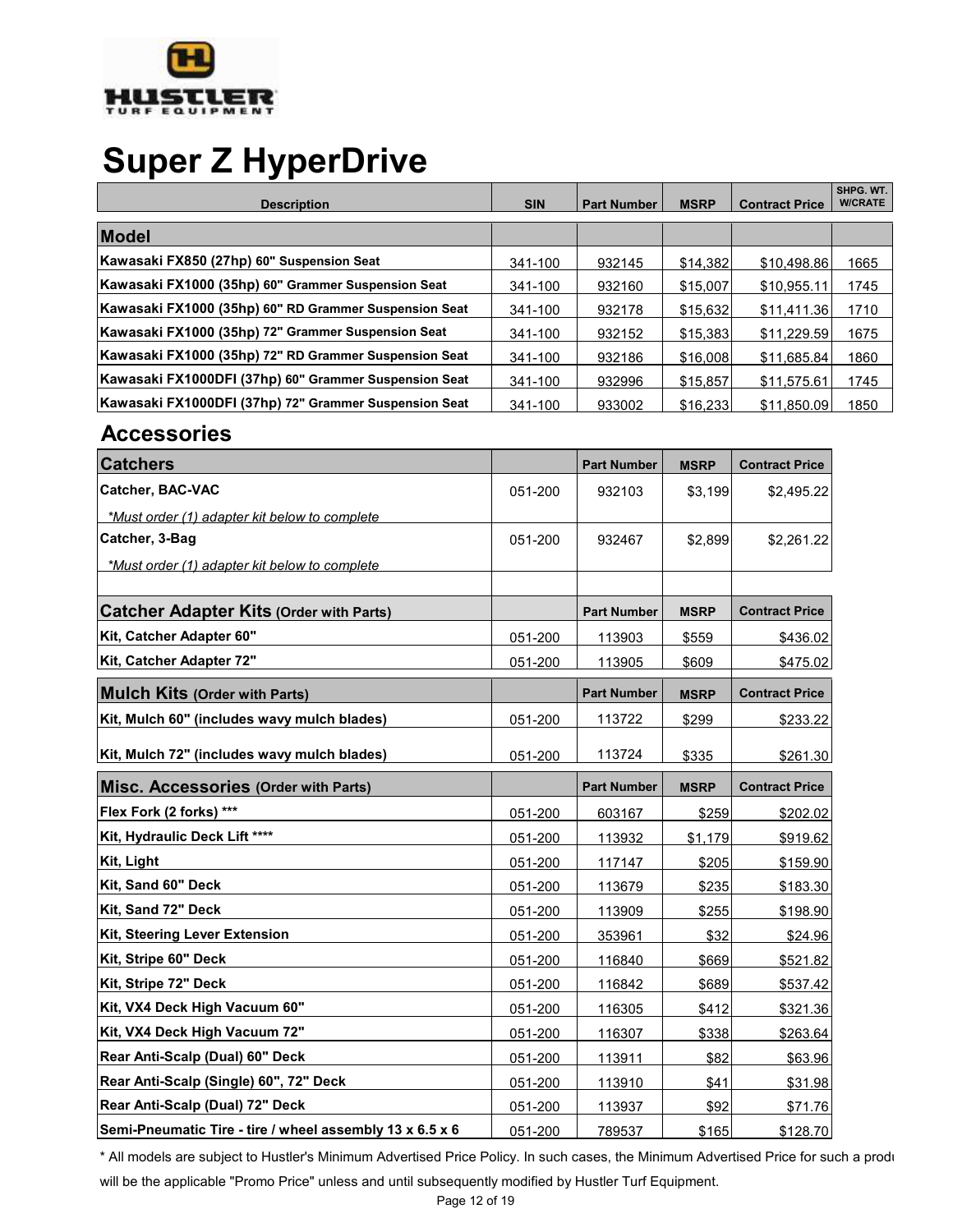\*\*\* Flex Forks are not recommended when 3-Bag and BAC-VAC Catchers are installed.

\*\*\*\* Hydraulic Deck Lift Kit is not compatible with 3-Bag and BAC-VAC Catchers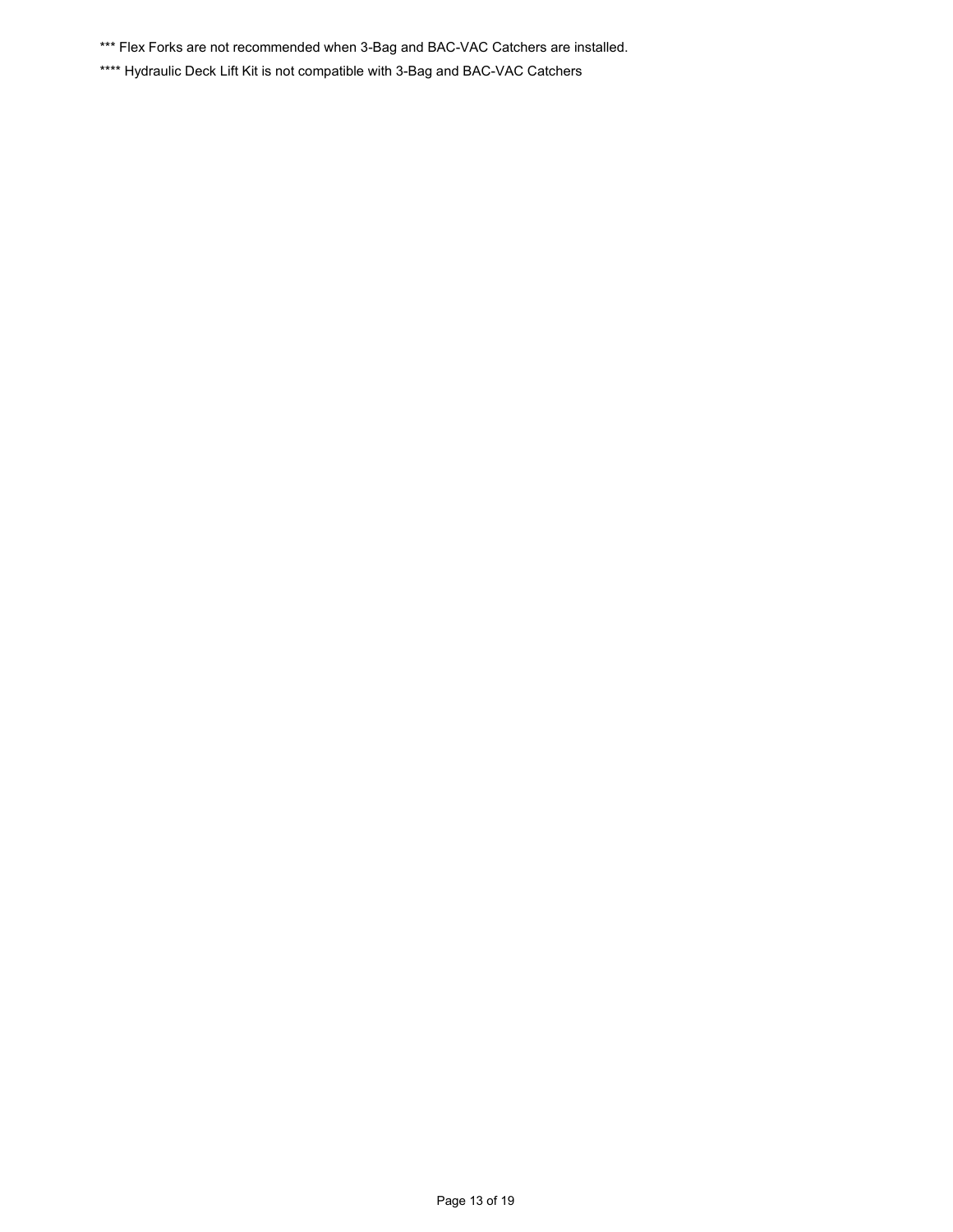

## **Hustler Z Diesel**

| <b>Description</b>                             | <b>SIN</b> | <b>Part Number I</b> | <b>MSRP</b> | <b>Contract Price</b> | SHPG. WT.<br><b>W/CRATE</b> |
|------------------------------------------------|------------|----------------------|-------------|-----------------------|-----------------------------|
| <b>Model</b>                                   |            |                      |             |                       |                             |
| Shibaura (25hp) 54" Grammer Suspension Seat    | 341-100    | 932665US             | \$17,429    | \$12,723.17           | 1810                        |
| Shibaura (25hp) 60" Grammer Suspension Seat    | 341-100    | 932673US             | \$17,599    | \$12,847.27           | 1845                        |
| Shibaura (25hp) 60" RD Grammer Suspension Seat | 341-100    | 932681US             | \$18,199    | \$13.285.27           | 1885                        |
| Shibaura (25hp) 72" Grammer Suspension Seat    | 341-100    | 932699US             | \$17,899    | \$13.066.27           | 1885                        |
| Shibaura (25hp) 72" RD Grammer Suspension Seat | 341-100    | 932707US             | \$18,499    | \$13,504.27           | 2735                        |

| <b>Mulch Kits (Order with Parts)</b>        |         | <b>Part Number</b> | <b>MSRP</b> | <b>Contract Price</b> |
|---------------------------------------------|---------|--------------------|-------------|-----------------------|
| Kit, Mulch 54" (includes wavy mulch blade)  | 051-200 | 113721             | \$289       | \$225.42              |
| Kit, Mulch 60" (includes wavy mulch blade)  | 051-200 | 113722             | \$299       | \$233.22              |
| Kit, Mulch 72" (includes wavy mulch blade)  | 051-200 | 113724             | \$335       | \$261.30              |
| <b>Misc. Accessories (Order with Parts)</b> |         | <b>Part Number</b> | <b>MSRP</b> | <b>Contract Price</b> |
| Flex Fork (2 forks)                         | 051-200 | 603167             | \$259       | \$202.02              |
| Kit, Beacon                                 | 051-200 | 110467             | \$289       | \$225.42              |
| Kit, Flasher                                | 051-200 | 110469             | \$269       | \$209.82              |
| Kit, Hitch                                  | 051-200 | 109920             | \$59        | \$46.02               |
| Kit, Hydraulic Deck Lift                    | 051-200 | 110156             | \$1,179     | \$919.62              |
| Kit, Light                                  | 051-200 | 110153             | \$205       | \$159.90              |
| Kit, Sand 54" Deck                          | 051-200 | 113907             | \$215       | \$167.70              |
| Kit, Sand 60" Deck                          | 051-200 | 113679             | \$235       | \$183.30              |
| Kit, Sand 72" Deck                          | 051-200 | 113909             | \$255       | \$198.90              |
| <b>Kit, Steering Extension</b>              | 051-200 | 353961             | \$32        | \$24.96               |
| Kit, Stripe 54", 60", 72" Deck              | 051-200 | 116842             | \$669       | \$521.82              |
| Kit, VX4 Deck High Vacuum 54"               | 051-200 | 116304             | \$285       | \$222.30              |
| Kit, VX4 Deck High Vacuum 60"               | 051-200 | 116305             | \$412       | \$321.36              |
| Kit, VX4 Deck High Vacuum 72"               | 051-200 | 116307             | \$338       | \$263.64              |
| Rear Anti-Scalp (Single) 54", 60", 72" Deck | 051-200 | 113910             | \$41        | \$31.98               |
| Rear Anti-Scalp (Dual) 60" Deck             | 051-200 | 113911             | \$82        | \$63.96               |
| Rear Anti-Scalp (Dual) 72" Deck             | 051-200 | 113937             | \$92        | \$71.76               |
| Tire/Wheel Assy 13 x 6.5-6 Semi-Pneumatic   | 051-200 | 789537             | \$165       | \$128.70              |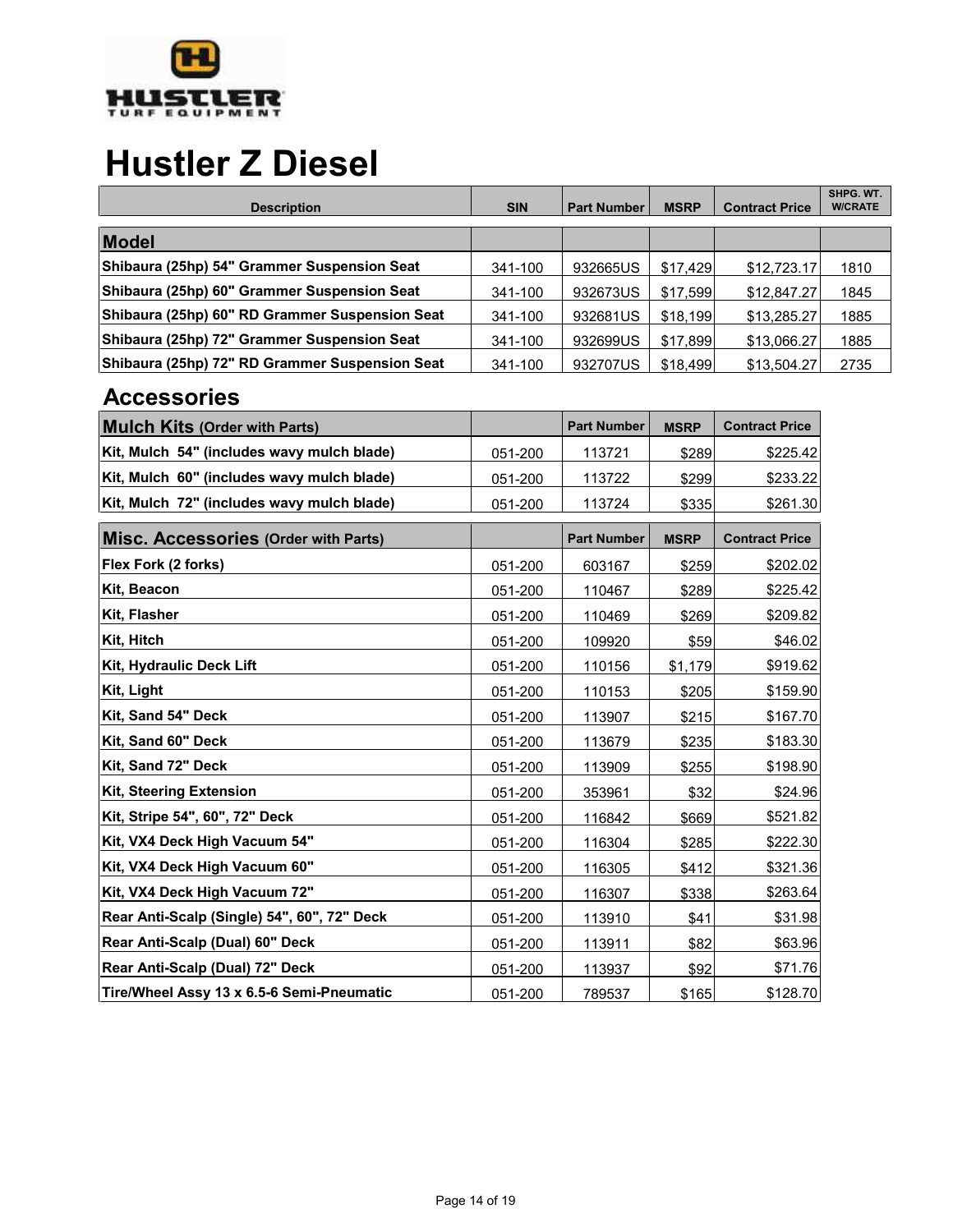

## **TrimStar**

| <b>Description</b>             | <b>SIN</b> | <b>Part Number</b> | <b>MSRP</b> | <b>Contract Price</b> | SHPG. WT.<br><b>W/CRATE</b> |
|--------------------------------|------------|--------------------|-------------|-----------------------|-----------------------------|
| <b>Model</b>                   |            |                    |             |                       |                             |
| Kawasaki FS481 (14.5hp) 36"    | 341-100    | 930388             | \$5,449     | \$3,977.77            | 695                         |
| Kawasaki FS541 (15hp) 48"      | 341-100    | 930396             | \$5,949     | \$4,342.77            | 775                         |
| Kawasaki FS600 (18.5hp) 54"    | 341-100    | 930404             | \$6.449     | \$4,707.77            | 795                         |
| Kawasaki FS691 (23hp) 54" E.S. | 341-100    | 930412             | \$7,449     | \$5,437.77            | 855                         |

| <b>Catchers</b>                                      | <b>SIN</b> | <b>Part Number</b> | <b>MSRP</b> | <b>Contract Price</b> |
|------------------------------------------------------|------------|--------------------|-------------|-----------------------|
| <b>Kit, Deck Mounted Catcher</b>                     | 051-200    | 929299             | \$529       | \$412.62              |
| *Must order (1) adapter kit below to complete 929299 |            |                    |             |                       |
|                                                      |            |                    |             |                       |
| <b>Catcher Adapter Kits (Order with Parts)</b>       | <b>SIN</b> | <b>Part Number</b> | <b>MSRP</b> | <b>Contract Price</b> |
| Kit, Adapter 36"                                     | 051-200    | 111478             | \$99        | \$77.22               |
| Kit, Adapter 48" / 54"                               | 051-200    | 111479             | \$79        | \$61.62               |
| <b>Mulch Kits (Order with Parts)</b>                 |            | <b>Part Number</b> | <b>MSRP</b> | <b>Contract Price</b> |
| Kit, 36", TrimStar Hydro Mulch, w/o Blades           | 051-200    | 107654             | \$113       | \$88.14               |
| order (1) 794206 blade                               |            |                    |             |                       |
| order (1) 794214 blade                               |            |                    |             |                       |
| Kit, 48", TrimStar Hydro Mulch, w/o Blades           | 051-200    | 108223             | \$144       | \$112.32              |
| order (3) 796623 blades                              |            |                    |             |                       |
| Kit, 54", TrimStar Hydro Mulch, w/o Blades           | 051-200    | 108197             | \$144       | \$112.32              |
| order (3) 797704 blades                              |            |                    |             |                       |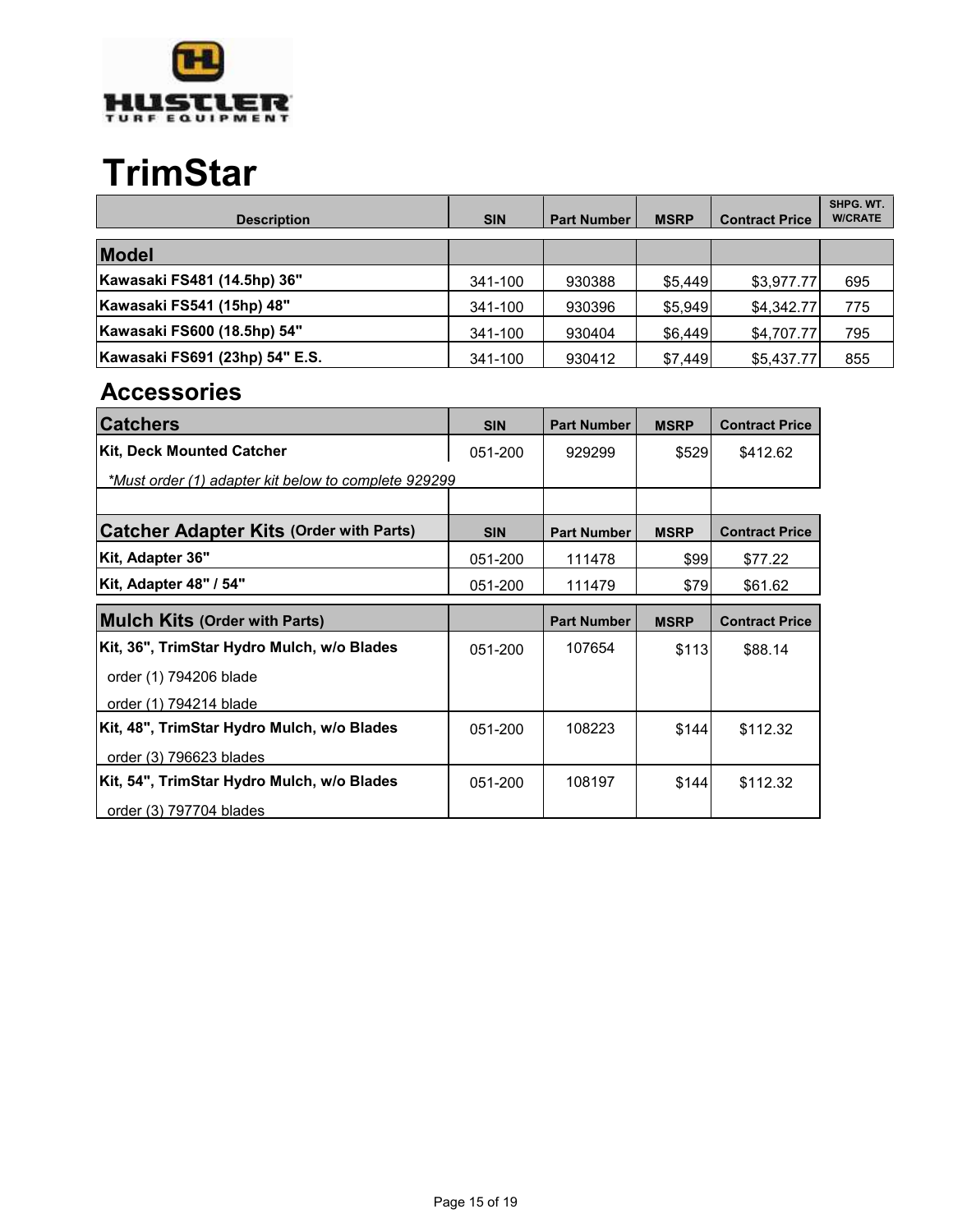

# **ATZ**

| <b>Description</b>                         | <b>SIN</b> | <b>Part Number  </b> | <b>MSRP</b> | <b>Contract Price</b> | SHPG, WT.<br><b>W/CRATE</b> |
|--------------------------------------------|------------|----------------------|-------------|-----------------------|-----------------------------|
| <b>Model</b>                               |            |                      |             |                       |                             |
| Kawasaki FX1000 (35hp) 60" Suspension Seat | 341-100    | 931915               | \$15.499    | \$11.624.25           | 2000                        |

| <b>Mulch Kits (Order with Parts)</b>        |         | <b>Part Number</b> | <b>MSRP</b> | <b>Contract Price</b> |
|---------------------------------------------|---------|--------------------|-------------|-----------------------|
| Kit, Mulch 60" (includes wavy mulch blades) | 051-200 | 113722             | \$299       | \$233.22              |
| Misc. Accessories (Order with Parts)        |         | <b>Part Number</b> | <b>MSRP</b> | <b>Contract Price</b> |
| Kit, Hydraulic Deck Lift                    | 051-200 | 113932             | \$1,179     | \$919.62              |
| Kit, Light                                  | 051-200 | 110153             | \$205       | \$159.90              |
| Kit, Sand 60" Deck                          | 051-200 | 113679             | \$235       | \$183.30              |
| <b>Kit, Steering Lever Extension</b>        | 051-200 | 353961             | \$32        | \$24.96               |
| Kit, VX4 Deck High Vacuum 60"               | 051-200 | 116305             | \$412       | \$321.36              |
| Kit, Weight                                 | 051-200 | 117470             | \$669       | \$521.82              |
| Rear Anti-Scalp (Single) 60" Deck           | 051-200 | 113910             | \$41        | \$31.98               |
| Rear Anti-Scalp (Dual) 60" Deck             | 051-200 | 113911             | \$82        | \$63.96               |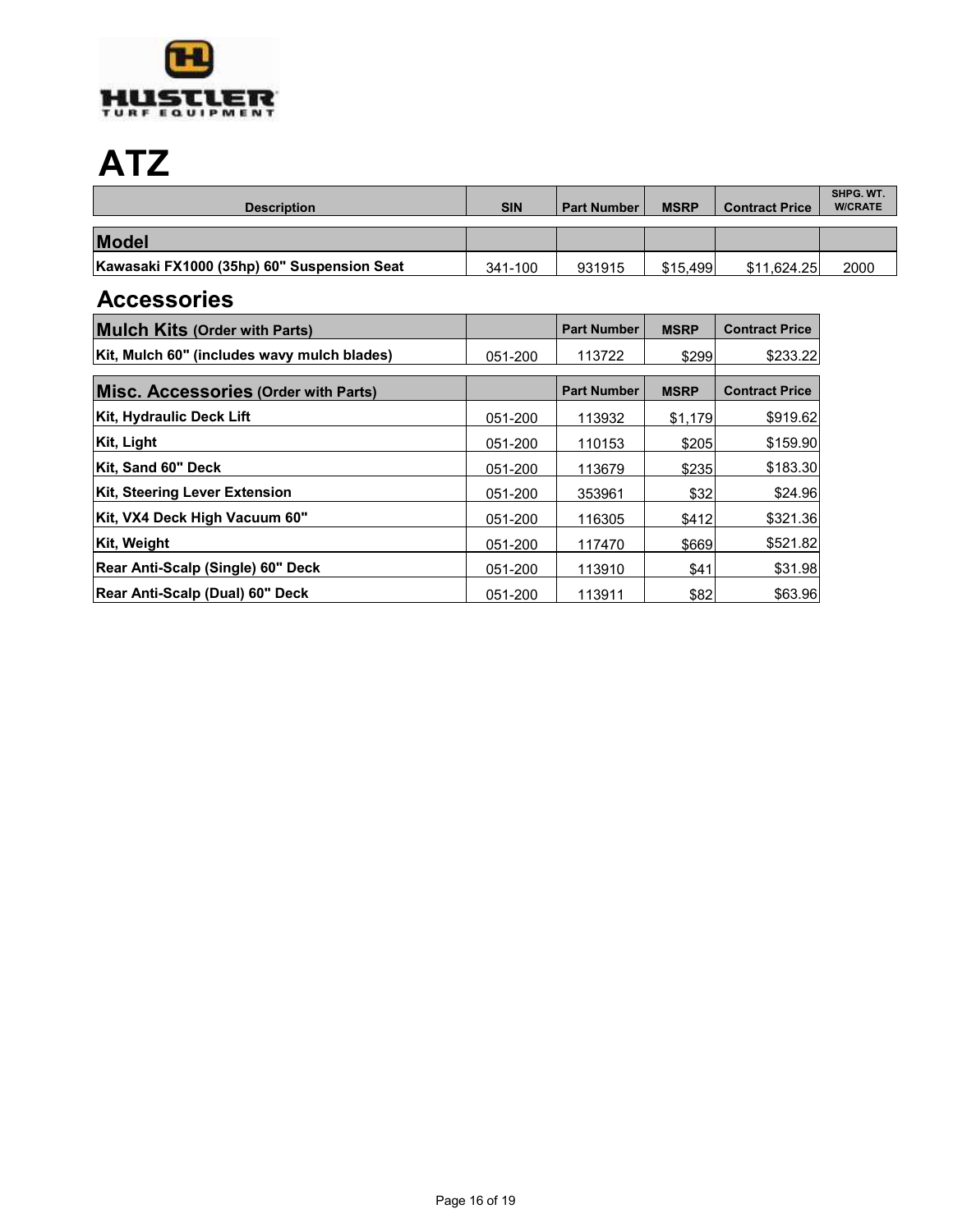

## **Super 104**

| <b>Description</b>                                        | <b>SIN</b> | <b>Part Number</b> | <b>MSRP</b> | <b>Contract Price</b> | SHPG. WT.<br><b>W/O CRATE</b> |
|-----------------------------------------------------------|------------|--------------------|-------------|-----------------------|-------------------------------|
| <b>Model</b>                                              |            |                    |             |                       |                               |
| Kawasaki FX1000 (35hp) 104" RD Grammer Suspension Seat    | 341-100    | 931733             | \$28,400    | \$19,880.00           | 2500                          |
| Kawasaki FX1000DFI (37hp) 104" RD Grammer Suspension Seat | 341-100    | 933515             | \$29,250    | \$20,475.00           | 2500                          |
| <b>Accessories</b>                                        |            |                    |             |                       |                               |
| <b>Mulch Kits (Order with Parts)</b>                      |            | <b>Part Number</b> | <b>MSRP</b> | <b>Contract Price</b> |                               |
| Kit, Mulch 104 (includes wavy mulch blades)***            | 051-200    | 117257             | \$225       | \$175.50              |                               |
| Misc. Accessories (Order with Parts)                      |            | <b>Part Number</b> | <b>MSRP</b> | <b>Contract Price</b> |                               |
| Kit, Premium Anti-Scalp                                   | 051-200    | 117692             | \$415       | \$323.70              |                               |
| Kit, Beacon                                               | 051-200    | 110467             | \$289       | \$225.42              |                               |
| Kit, Light                                                | 051-200    | 110153             | \$205       | \$159.90              |                               |
| Kit, Steering Lever Extension                             | 051-200    | 353961             | \$32        | \$24.96               |                               |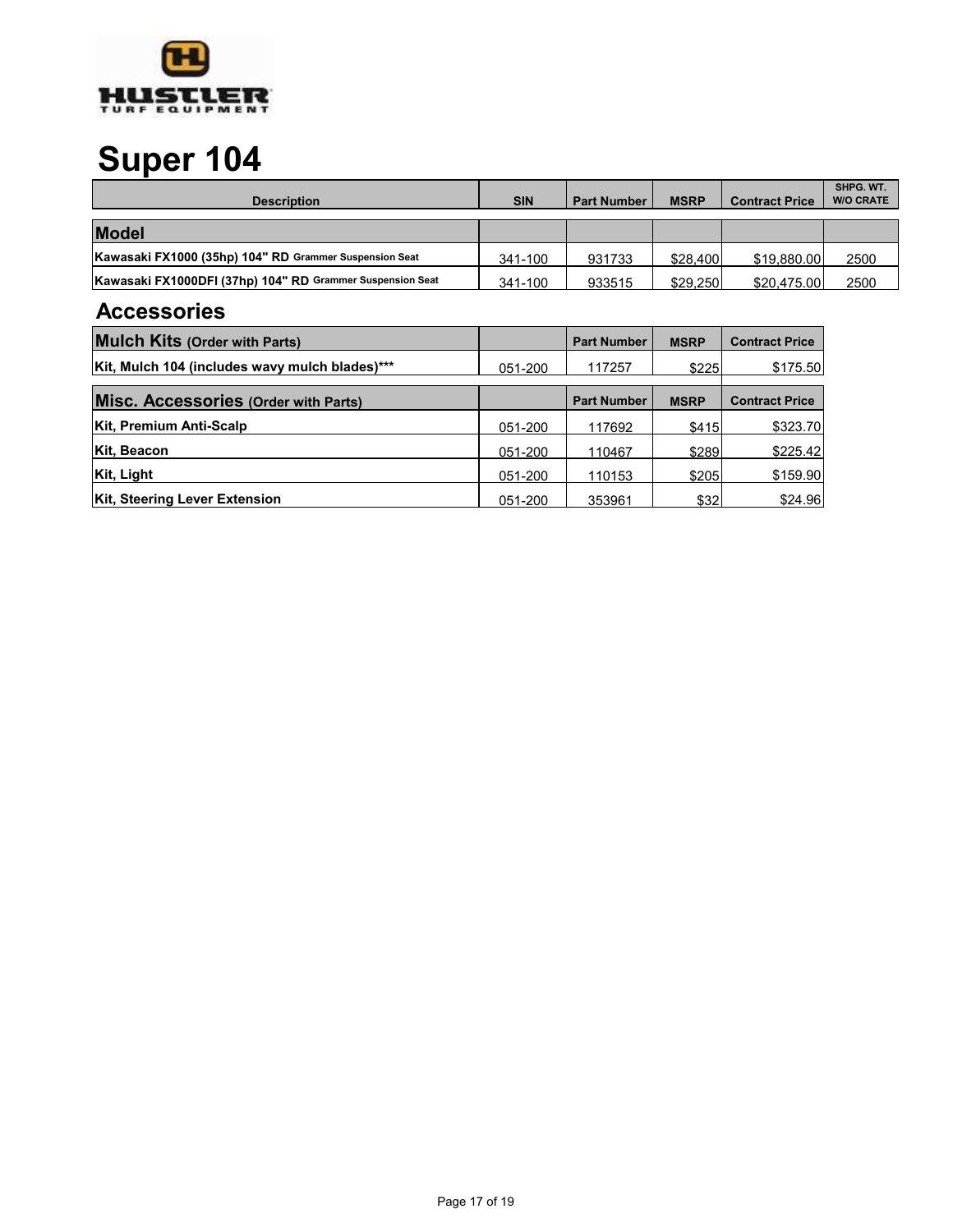

## **3700**

| <b>Description</b>                                      | <b>SIN</b> | <b>Part Number</b> | <b>MSRP</b> | <b>Contract Price</b> | SHPG, WT.<br><b>W/CRATE</b> |
|---------------------------------------------------------|------------|--------------------|-------------|-----------------------|-----------------------------|
| <b>Model</b>                                            |            |                    |             |                       |                             |
| Shibaura Diesel (36hp) Out-front mower, Suspension Seat | 341-100    | 928713             | \$22,990    | \$17.242.50           | 1775                        |

### **Accessories**

| Decks (must have one)                                |         | <b>Part Number</b> | <b>MSRP</b> |            | SHPG. WT.<br><b>W/CRATE</b> |
|------------------------------------------------------|---------|--------------------|-------------|------------|-----------------------------|
| Deck 60" Side Discharge                              | 051-200 | 928721             | \$4,099     | \$3.074.25 | 575                         |
| Deck 72" Side Discharge                              | 051-200 | 928739             | \$4.409     | \$3.306.75 | 625                         |
| Deck 72" Rear Discharge                              | 051-200 | 928754             | \$4.975     | \$3,731.25 | 755                         |
| ** Requires Heavy Duty Radiator Air Box Kit (114654) |         |                    |             |            |                             |
| Deck 84" Flex Deck                                   | 051-200 | 930438             | \$9.799     | \$7.349.25 | 745                         |
| Requires Single Hydraulic Remote Aux. Kit (113935)   |         |                    |             |            |                             |

| <b>Catchers</b>    |         | <b>Part Number</b> | <b>MSRP</b> |            |
|--------------------|---------|--------------------|-------------|------------|
| <b>Catcher Bin</b> | 051-200 | 929455             | \$2.699     | \$2,105.22 |

| Collection System cannot be used in conjunction with the Jodale Perry Cab <b>OR</b> Femco Soft Cab |         |        |         |            |
|----------------------------------------------------------------------------------------------------|---------|--------|---------|------------|
| <b>60" Deck Blower Assembly</b>                                                                    | 051-200 | 929430 | \$1.899 | \$1.481.22 |
| <b>72" Deck Blower Assembly</b>                                                                    | 051-200 | 929448 | \$1.909 | \$1.489.02 |

 *Rear Weight Plates and mounting brackets are included with the Deck Blower Assembly (929430, 929448)*

| <b>Mulch Kits</b>                      |         | <b>Part Number</b> | <b>MSRP</b> | <b>Contract Price</b> |
|----------------------------------------|---------|--------------------|-------------|-----------------------|
| Kit, Mulch 60" XR-7 (without blades)   | 051-200 | 108563             | \$212       | \$165.36              |
| order (3) 794214 blades, Mulch-Wavy *  |         |                    |             |                       |
| order (3) 794230 blades. Mulch-Gator * |         |                    |             |                       |
| Kit, Mulch 72" XR-7 (without blades)   | 051-200 | 108565             | \$212       | \$165.36              |
| order (3) 798710 blades, Mulch-Wavy *  |         |                    |             |                       |
| order (3) 798728 blades. Mulch-Gator * |         |                    |             |                       |
| Kit, Mulch 84" Flex Deck               | 051-200 | 114060             | \$599       | \$467.22              |
| Kit, Containment 60" XR-7              | 051-200 | 108560             | \$85        | \$66.30               |
| <b>Kit. Containment 72" XR-7</b>       | 051-200 | 108562             | \$95        | \$74.10               |

 *\*\* Unless Hard Cab is installed. (114654) Kit is included with Hard Cab.*